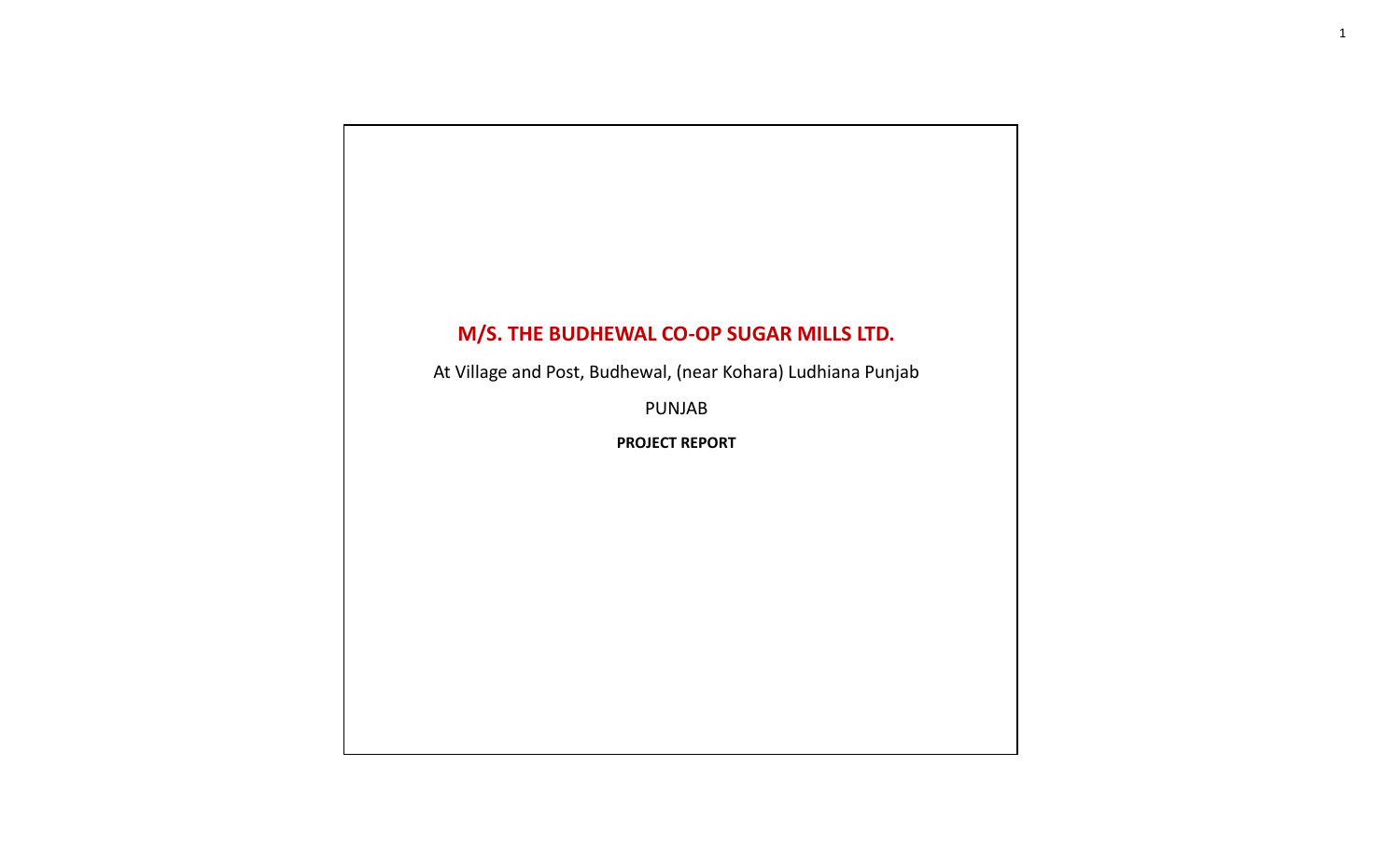| Sr.No.         | <b>Particulars</b>                                                |
|----------------|-------------------------------------------------------------------|
| $\mathbf{1}$   | Cost of Project & Means of Finance                                |
| $\overline{2}$ | Projected Profit & Loss A/c                                       |
| 3              | <b>Projected Balance Sheet</b>                                    |
| 4              | <b>Projected Working Capital</b>                                  |
| 5              | <b>Calculation of MPBF</b>                                        |
| 6              | <b>Projected Fund Flow Statement</b>                              |
| $\overline{7}$ | Interest Repayment Schedule                                       |
| 8              | Computation of DSCR                                               |
| 9              | <b>Fixed Assets Schedule</b>                                      |
| 10             | Administration Expenses Schedule                                  |
| 11             | <b>Break Even Analysis</b>                                        |
| 12             | Comparative Ratios                                                |
| 13             | Reference sheet 1 consumable and Raw material cost sheet          |
| 14             | Reference sheet 2 labor and staff cost sheet                      |
| 15             | Reference sheet 3 cost of production and profitability cost sheet |
| 16             | Reference sheet 4 cost of production and profitability cost sheet |
| 17             | Reference sheet 5 civil construction cost sheet                   |
| 18             | Reference sheet 6 means of finance cost sheet                     |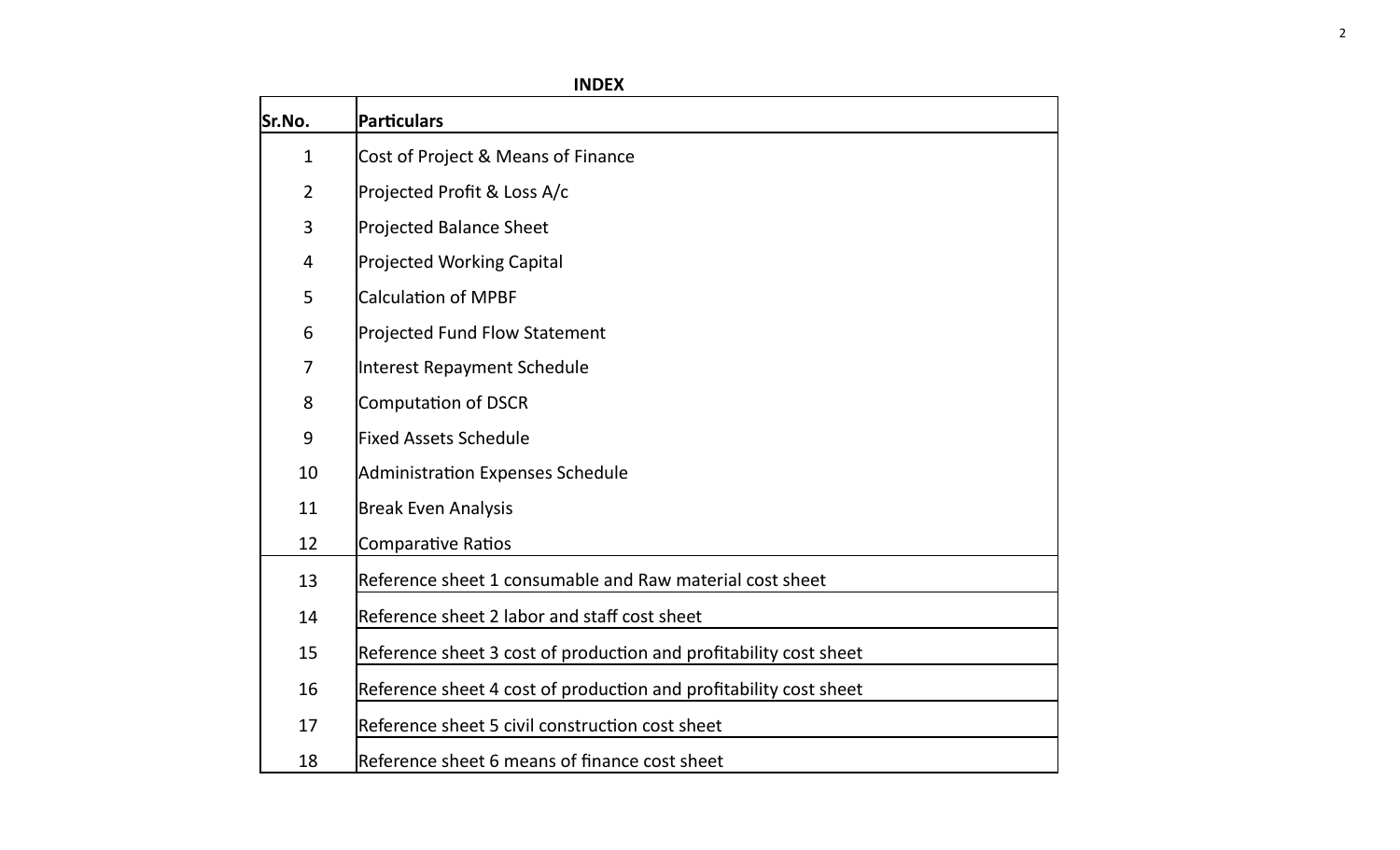#### **DETAILS OF LOAN REQUESTED**

|                                                  | (Rs.Lakhs)    |         |         |
|--------------------------------------------------|---------------|---------|---------|
| <b>PARTICULARS</b>                               | <b>AMOUNT</b> |         |         |
| <b>COST OF PROJECT</b>                           |               |         |         |
| <b>PLANT &amp; MACHINERY</b>                     | 1185.00       | 1185.00 | 1185.00 |
| LAND AND SITE DEVELOPMENT                        | 83.91         | 83.91   | 83.91   |
| <b>BUILDING AND CIVIL WORK</b>                   | 351.09        | 351.09  | 351.09  |
| <b>WARE HOUSE</b>                                | 0.00          | 0.00    | 0.00    |
| <b>MISC FIXED ASSETS</b>                         | 100.00        | 100.00  | 100.00  |
| <b>PROVISION FOR MACHINERY TAX</b>               | 213.30        | 213.30  | 213.30  |
| PREOPERATIVE EXPENSES                            | 50.00         | 50.00   | 50.00   |
| CONTINGENCIES @2%                                | 39.67         | 39.67   | 1983.30 |
| <b>WORKING CAPITAL MARGIN</b>                    | 64.69         | 2022.97 |         |
| TOTAL COST Rs                                    | 2087.65       |         |         |
| <b>MEANS OF FINANCE: PROMOTER</b>                |               |         |         |
| OWN SOURCES (INTRODUCTION / ACCRUALS)            | 930.56        |         |         |
| <b>TERM LOAN FROM BANK</b>                       | 1092.40       |         |         |
| PROMOTER MARGIN FOR WORCING CAPITAL              | 64.69         |         |         |
| TOTAL SOURCES RS. LAKHS                          | 2087.65       |         |         |
| <b>Working capital From Bank</b>                 | 194.06        |         |         |
| Margin money from promoter                       | 64.69         |         |         |
| TOTAL WORKING CAPITAL                            | 258.75        |         |         |
| => SECURITY :- PLANT AND MACHINERY FOR TERM LOAN |               |         |         |
| IF REQUIRED AND CURRENT ASSETS FOR CASH CREDIT.  |               |         |         |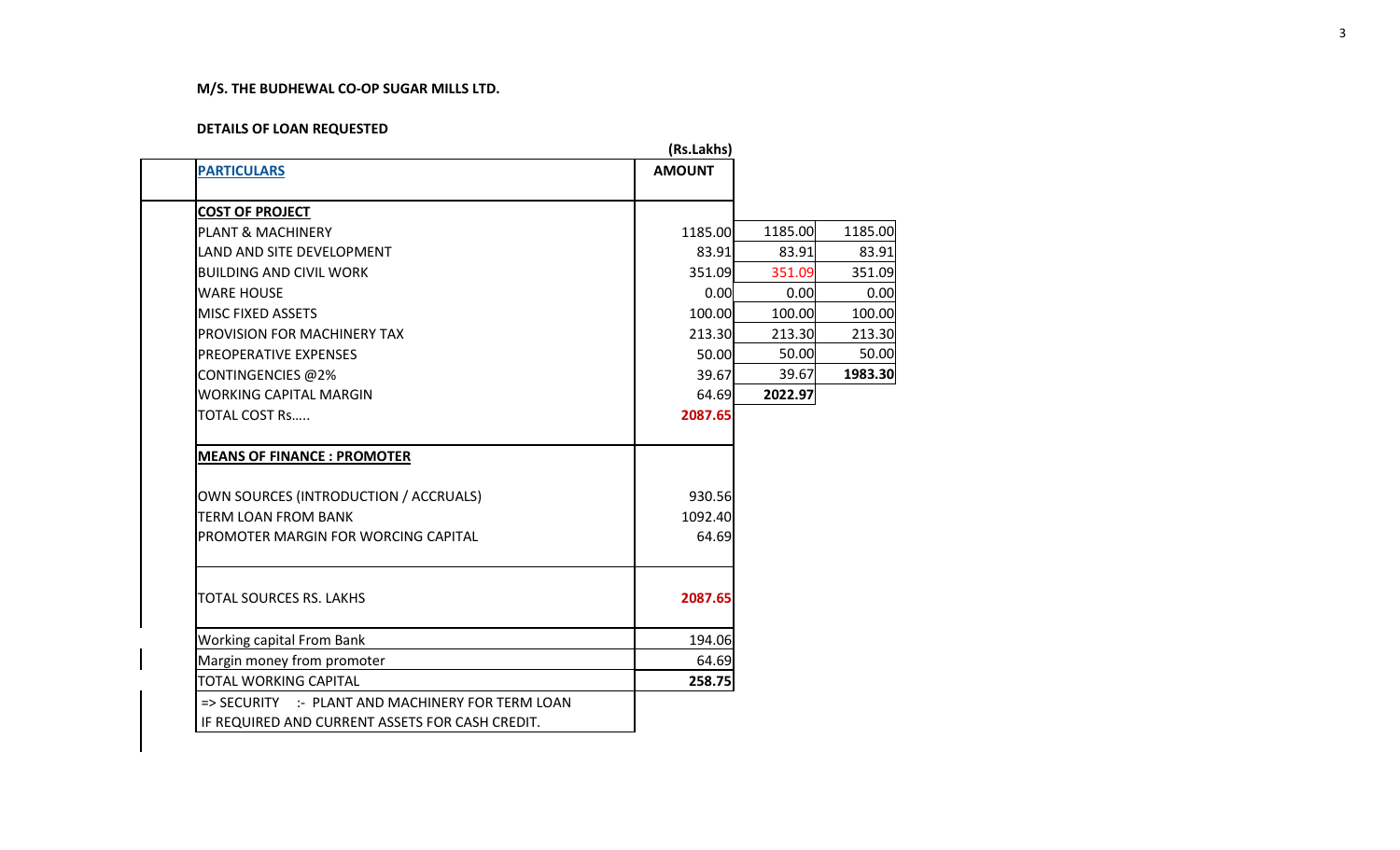| <b>DETAILS OF MACHINERIES</b>                                                 |                |                 |
|-------------------------------------------------------------------------------|----------------|-----------------|
| <b>PARTICULARS</b>                                                            | Amount In lakh | Amount In Rs.   |
| 1. Unloading, cane preparation, Milling Section                               | 250.00         | 2,50,00,000.00  |
| 2. Juice filtration, clarification, boiling house.                            | 225.00         | 2,25,00,000.00  |
| 3. Jaggery handling, cooling, curing, Moulding, granula-<br>tion, and packing | 225.00         | 2,25,00,000.00  |
| 4. Boiler & auxiliaries for 8 TPH frame size 12 TPH                           |                |                 |
| (32) kg/cm2, 360 deg C) for expansion, feed water tank,<br>chimney, and RBC.  | 160.00         | 1,60,00,000.00  |
| 5. 500 KVA steam turbine (32) kg/cm2                                          | 100.00         | 1,00,00,000.00  |
| 6. Surup handling and drum packing                                            | 75.00          | 75,00,000.00    |
| 7. Electrical Section, cabling and control panels                             | 75.00          | 75,00,000.00    |
| 8. Machinery erection and commisning                                          | 75.00          | 75,00,000.00    |
|                                                                               |                |                 |
|                                                                               | 1185.00        | 11,85,00,000.00 |
| Taxes & Duties at 18% GST                                                     | 213.30         | 2,13,30,000.00  |
| <b>Total</b>                                                                  | 1398.30        | 139830000.00    |
|                                                                               |                |                 |
| Total                                                                         |                |                 |

| <b>Misclenious Fixed assets</b>    |              |
|------------------------------------|--------------|
|                                    |              |
| Item                               | <b>Total</b> |
|                                    | (Rs. Lakh)   |
| A. Lab scale Weighing and sampling | 5            |
| <b>B. Other Assets</b>             |              |
| B.1 Spares, Tools & Tackles        | 5            |
| <b>B.2 Chemical lab equipment</b>  | 5            |
| <b>B.3 Lab Equipment</b>           | 10           |
| <b>B.4. Workshop Equipment</b>     | 10           |
| B 6 Walkies / Talkies and          |              |
| securiety equipments               | 5            |
| <b>B.7 Compressed Air System</b>   | 10           |
| <b>B.8</b> ventillation system     | 10           |
| <b>B.9 Fire fighting system</b>    | 25           |
| B.10 Weigh bridges                 | 15           |
|                                    |              |
| Total                              | 100          |

# **Scope of supply for above set:**

1) GST 18% (incl.) for plant Incl. in this offer

2) Transport up to site Incl.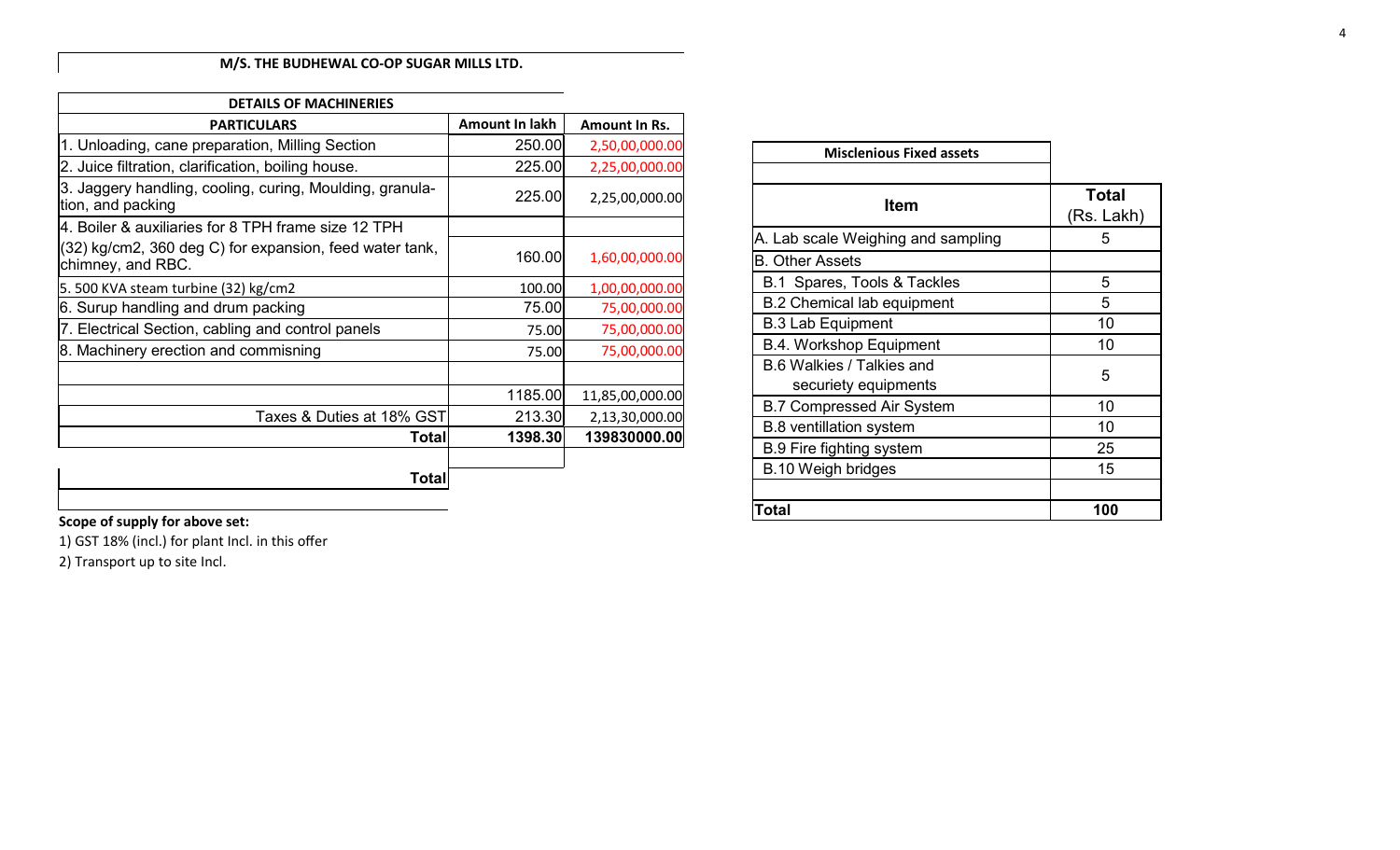| <b>Working Capacity of Plant</b>                |                   |                              |
|-------------------------------------------------|-------------------|------------------------------|
| Model of product                                |                   | Unit                         |
| Cane Crushed Per Day of 24 hrs                  | 250.00 Ton        |                              |
| Recovery %                                      |                   | 13.00 Percent                |
| <b>Total Production in 24 hrs</b>               | 32.50 Ton         |                              |
| No. of Working Days in Year                     |                   | 150.00 Days average in 5 yrs |
| Total Production @100% Capacity                 | 4875.00 Ton       |                              |
| <b>Average Capacity Utilisation</b>             |                   | 96.67 Percent                |
| <b>Average Annual Crushing</b>                  | 36250.00 Ton      |                              |
| Total cost of production per annum with packing | 137022415.17 Rs   |                              |
| Total cost of production                        |                   |                              |
| value per annum in lakh                         | 1370.224152 Lakhs |                              |
| Cost of raw material<br>per ton                 | 3100.00 Rs        |                              |
| Net Production in tonnes                        | 4712.50 Ton       |                              |
| Average sale Rate Per Ton                       | 39333.33 Rs.      |                              |
| <b>Total Sales in Rupees</b>                    | 180960000.00 Rs.  |                              |
| Sales in Lakhs                                  | 1809.60 Lakhs     |                              |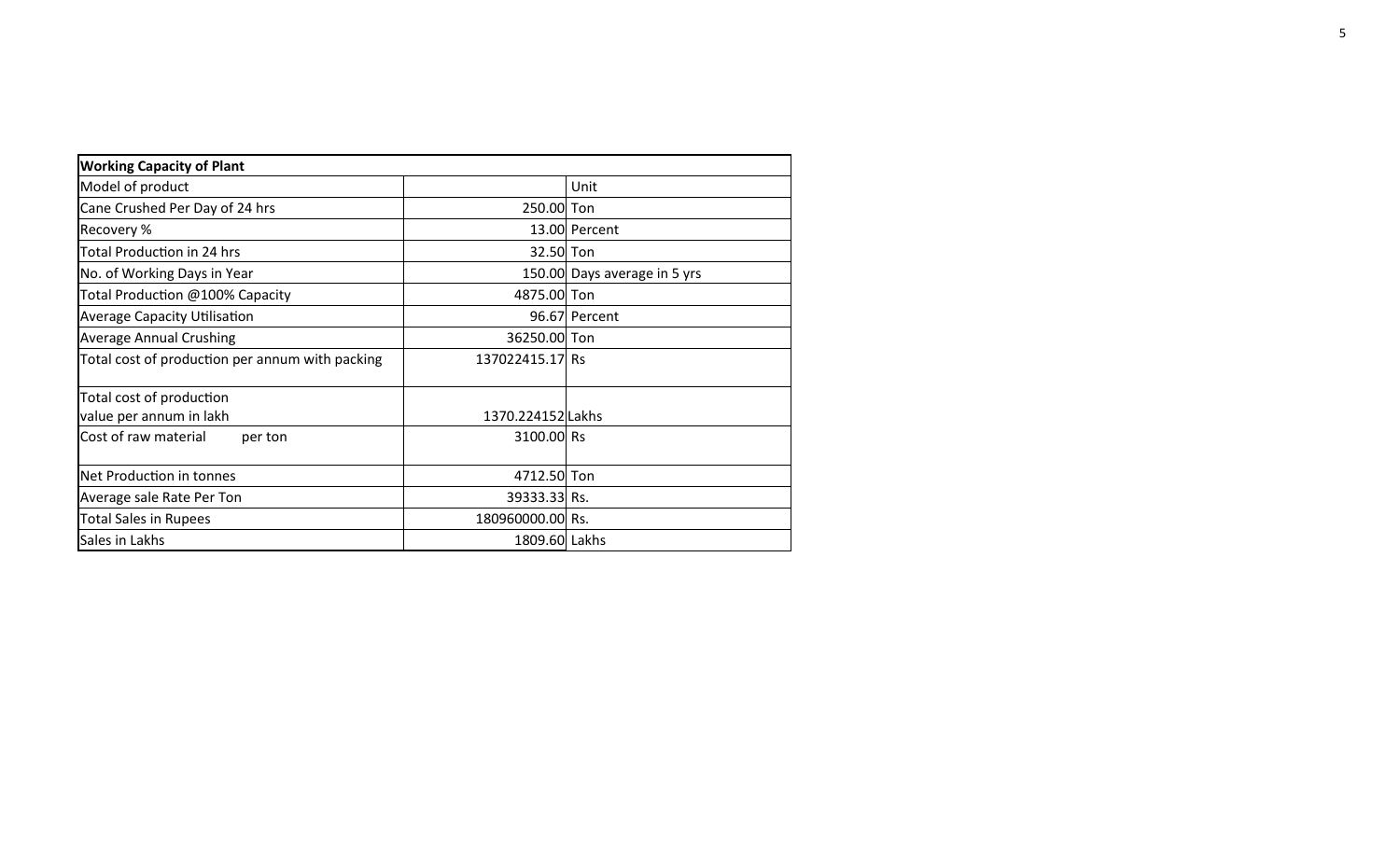|                                    | Cane Ton/ | Rec % | Prod/% | prod/Hr Kg Prod/day/ |          | Prod/   | prod/Annum/ | prod/     | <b>QTY</b> nos/Hr | QTY nos/day | QTY nos/ | Installed %   Moistue |                    |
|------------------------------------|-----------|-------|--------|----------------------|----------|---------|-------------|-----------|-------------------|-------------|----------|-----------------------|--------------------|
| <b>Item</b>                        | day       |       |        |                      | Kg       | day/Ton | Kg          | Annum/Ton |                   |             | lAnnum   |                       |                    |
| Gudberry Moulds/ 1 kg)             | 0.00      | 0.00  | 23.20  | 342.73               | 7540.00  | 7.54    | 1131000.00  | 1131.00   | 342.73            | 7540.00     | 1131000  | 24                    | 8.00               |
| Gudberry Granules                  | 0.00      | 0.00  | 58.00  | 856.82               | 18850.00 | 18.85   | 2827500.00  | 2827.50   | 856.82            | 18850.00    | 2827500  | 60                    | 4 to 6             |
| Gudberry Syrup Bulk 200ltr/260Kg   |           |       |        |                      |          |         |             |           |                   |             |          |                       |                    |
| Drum                               | 0.00      | 0.00  | 15.47  | 228.48               | 5026.67  | 5.03    | 754000.00   | 754.00    | 0.88              | 19.33       | 2900     |                       | 16 <b>14 to 17</b> |
|                                    |           |       |        |                      |          |         |             |           |                   |             |          |                       |                    |
| Nutra Syrup Bottle 250 ML each(4   | 0.00      | 0.00  | 0.00   | 0.00                 | 0.00     | 0.00    | 0.00        | 0.00      | 0.00              | 0.00        |          |                       | 0 14 to 17         |
| lungs cleansing Tablets 5 gms each | 0.00      | 0.00  | 0.00   | 0.00                 | 0.00     | 0.00    | 0.00        | 0.00      | 0.00              | 0.00        |          |                       | 2.00               |
| Total Output production @250       | 0.00      | 13.00 | 96.67  | 1428.03              | 31416.67 | 31.42   | 4712500.00  | 4712.50   | 1200.42           | 26409.33    | 3961400  | 100                   |                    |
| Total installed capacity           | 250.00    | 13.00 | 100.00 | 1477.27              | 32500.00 | 32.50   | 4875000.00  | 4875.00   |                   |             |          |                       |                    |
| production per day @ hr working    | 22        |       |        |                      |          |         |             |           |                   |             |          |                       |                    |
| Annul working average days         | 150       |       |        |                      |          |         |             |           |                   |             |          |                       |                    |

| Item                               | <b>IRaw cost</b> | packing and<br>other/Kg | Aditional<br>process | Total cost<br>value/kg | Total cost<br>value/ | Isale val<br>ue /Kg | Sale value/<br>piece | Sale Price/<br>MRP/ piece | <b>Total Cost of</b><br>production Val- Relaization | Total sale                | Annual Profit | cost of pro- Average I<br>duction wi- sale rate |       |
|------------------------------------|------------------|-------------------------|----------------------|------------------------|----------------------|---------------------|----------------------|---------------------------|-----------------------------------------------------|---------------------------|---------------|-------------------------------------------------|-------|
|                                    |                  |                         | cost                 |                        | piece                |                     |                      |                           | ue                                                  |                           |               | Ihout intrest oper kg                           |       |
| Gudberry Moulds/ 1 kg)             | 28.27            | 1.00                    | 0.00                 | 29.27                  | 29.27                | 35.00               | 35.00                | 70.00                     | 33109248.00                                         | 39585000.00               | 6475752.00    | 0.00                                            | 35.00 |
| Gudberry Granules 1Kg bags         | 28.27            | 1.00                    | 0.00                 | 29.27                  | 29.27                | 38.00               | 38.00                | 76.00                     |                                                     | 82773120.01 107445000.00  | 24671879.99   | 0.00                                            | 38.00 |
| Gudberry Syrup Bulk 200ltr/260Kg   |                  |                         |                      |                        |                      |                     |                      |                           |                                                     |                           |               |                                                 |       |
| Drum                               | 28.27            | 10.00                   | 0.00                 | 38.27                  | 9951.32              | 45.00               | 11700.00             | 23400.00                  | 28858832.00                                         | 33930000.00               | 5071168.00    | 0.00                                            | 45.00 |
| Nutra Syrup Bottle 250 ML each(4   | 32.27            | 48.00                   | 10.00                | 90.27                  | 22.57                | 120.00              | 30.00                | 50.00                     | 0.00                                                | 0.00                      | 0.00          | 0.00                                            | 0.00  |
| lungs cleansing Tablets 5 gms each | 28.27            | 0.00                    | 0.00                 | 28.27                  | 0.14                 | 0.00                | 0.00                 | 400.00                    | 0.00                                                | 0.00                      | 0.00          | 0.00                                            | 0.00  |
| Total                              |                  |                         |                      |                        |                      |                     |                      | Total                     |                                                     | 144741200.01 180960000.00 | 36218799.99   |                                                 | 39.33 |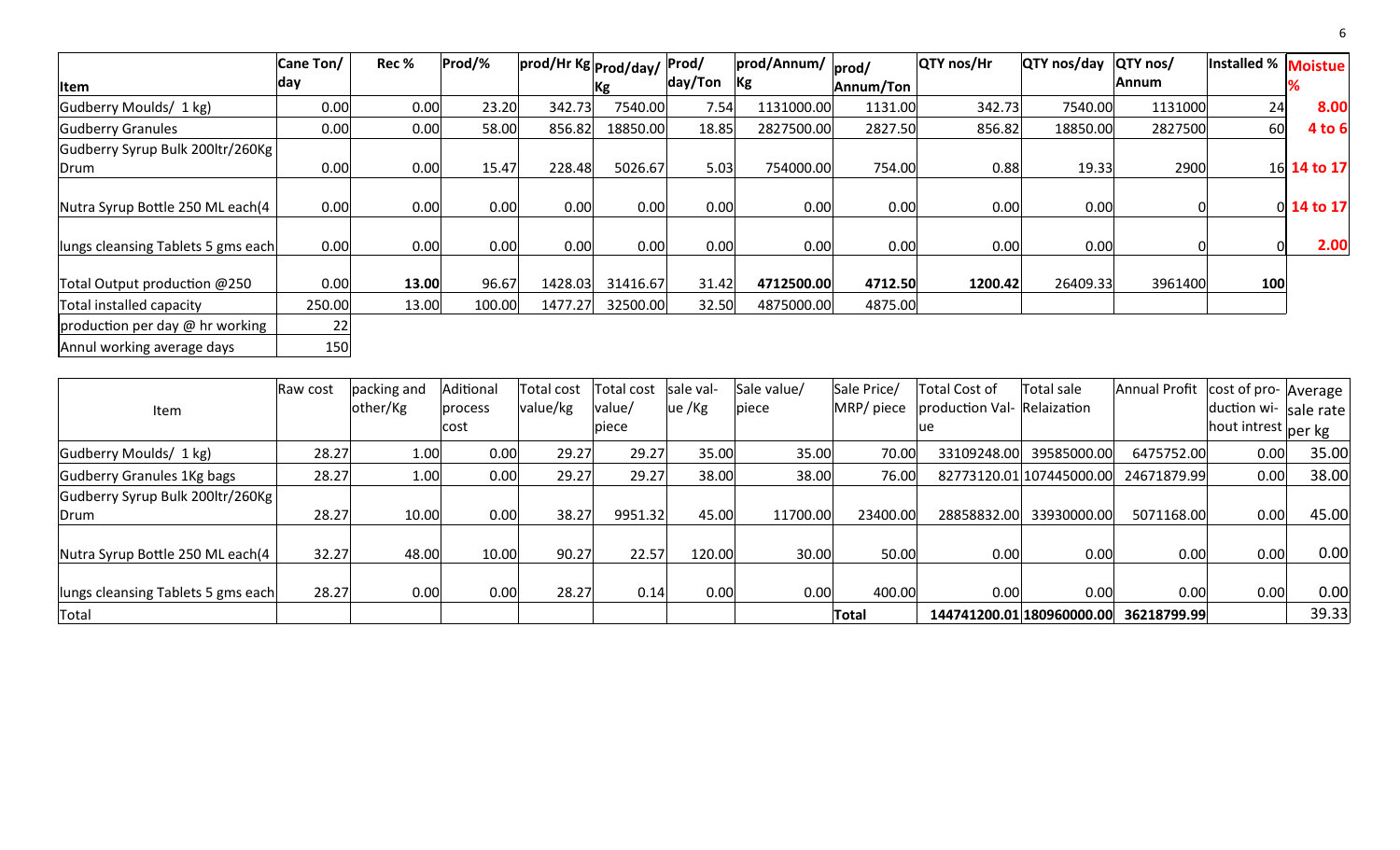# **M/S. THE BUDHEWAL CO-OP SUGAR MILLS LTD. PROJECTED PROFIT & LOSS ACCOUNT (RS IN LAKHS)**

|             | <b>PARTICULARS</b>                                     | PROJ.        | PROJ.<br>$\mathbf{II}$ | PROJ.<br>$\mathbf{III}$ | PROJ.<br>$\mathsf{IV}$ | PROJ.<br>$\mathbf v$ | PROJ.<br>VI     | PROJ.<br>VII  |
|-------------|--------------------------------------------------------|--------------|------------------------|-------------------------|------------------------|----------------------|-----------------|---------------|
| A.          | SALES (I)                                              | 0.00         | 1809.60                | 2026.75                 | 2209.16                | 2407.98              | 2624.70         | 2860.93       |
|             | Net of Taxes)                                          |              |                        |                         |                        |                      |                 |               |
|             | <b>TOTAL SALES</b>                                     | 0.00         | 1809.60                | 2026.75                 | 2209.16                | 2407.98              | 2624.70         | 2860.93       |
|             | <b>DIRECT EXPENSES</b>                                 |              |                        |                         |                        |                      |                 |               |
|             | Cost of Raw Material and packaging                     | 0.00         | 1212.71                | 1236.96                 | 1274.07                | 1325.03              | 1391.28         | 1474.76       |
|             | Cost of Labour Charges(II)<br>Consumable(IIIA)         | 0.00<br>0.00 | 141.75<br>15.77        | 148.84<br>16.56         | 156.28<br>17.39        | 164.09<br>18.25      | 172.30<br>19.17 | 180.91        |
|             | Maintainence Cost (III C)                              | 0.00         | 4.32                   | 4.54                    | 4.76                   | 5.00                 | 5.25            | 20.13<br>5.51 |
|             | Other Off Season Cost (IIID)                           | 0.00         | 21.88                  | 22.97                   | 29.86                  | 40.31                | 54.42           | 73.47         |
|             | <b>DEPRECIATION</b>                                    | 129.93       | 257.92                 | 219.23                  | 186.35                 | 158.39               | 134.64          | 114.44        |
|             |                                                        |              |                        |                         |                        |                      |                 |               |
| B.          | <b>TOTAL OF DIRECT EXPENSES</b>                        | 129.93       | 1654.34                | 1649.09                 | 1668.70                | 1711.08              | 1777.05         | 1869.22       |
| <b>ADD:</b> | <b>OPENING STOCK :- WIP &amp; FG</b>                   | 0.00         | 0.00                   | 34.80                   | 38.98                  | 42.48                | 46.31           | 50.48         |
|             | Consumables                                            | 0.00         | 0.00                   | 34.80                   | 38.98                  | 42.48                | 46.31           | 50.48         |
| LESS:       | <b>CLOSING STOCK :- WIP &amp; FG</b>                   | 0.00         | 34.80                  | 38.98                   | 42.48                  | 46.31                | 50.48           | 55.02         |
|             | Consumables                                            | 0.00         | 34.80                  | 38.98                   | 42.48                  | 46.31                | 50.48           | 55.02         |
|             |                                                        |              |                        |                         |                        |                      |                 |               |
| C.          | <b>COST OF SALES</b>                                   | 129.93       | 1584.74                | 1640.74                 | 1661.69                | 1703.44              | 1768.72         | 1860.13       |
|             |                                                        | $-129.93$    | 224.86                 |                         | 547.47                 | 704.55               |                 | 1000.79       |
| D.          | <b>GROSS PROFIT (A-C)</b><br><b>GROSS PROFIT RATIO</b> | 0.00         |                        | 386.01<br>19.05         | 24.78                  | 29.26                | 855.99<br>32.61 |               |
|             |                                                        |              | 12.43                  |                         |                        |                      |                 | 34.98         |
|             | <b>INDIRECT EXPENSES</b>                               |              |                        |                         |                        |                      |                 |               |
|             | SALARIES & WAGES (III B)                               | 0.00         | 15.60                  | 16.38                   | 17.20                  | 18.06                | 18.96           | 19.91         |
|             | * ADMINISTRATION, SELLING &                            |              |                        |                         |                        |                      |                 |               |
|             | <b>DISTRIBUTION EXPENSES</b>                           | 4.45         | 4.77                   | 5.12                    | 5.49                   | 5.89                 | 6.33            | 6.80          |
|             | <b>INTEREST &amp; FINANCE CHARGES</b>                  | 61.45        | 132.44                 | 107.86                  | 83.28                  | 58.70                | 34.12           | 21.83         |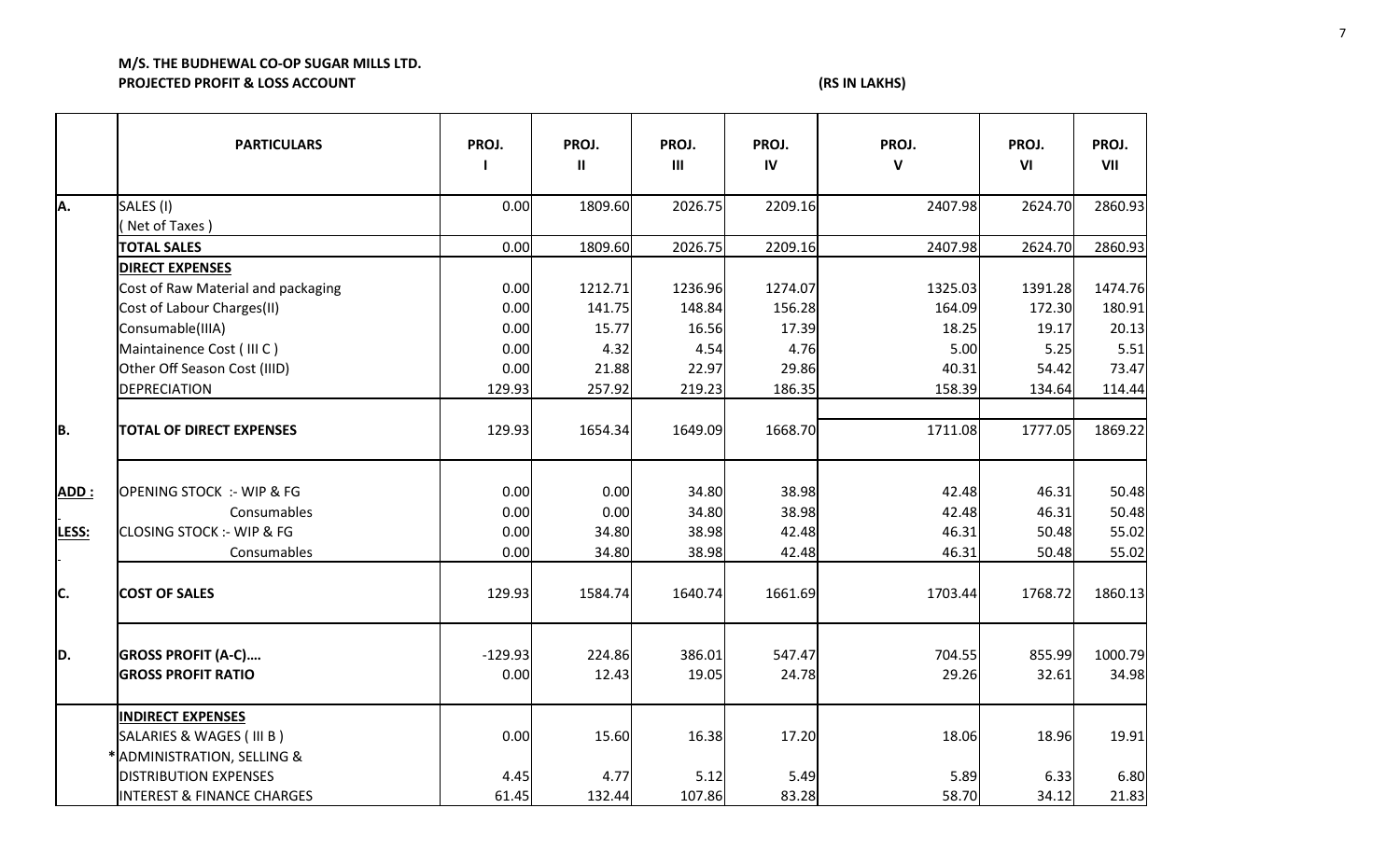|          | <b>PARTICULARS</b>            | PROJ.     | PROJ.<br>$\mathbf{u}$ | PROJ.<br>$\mathbf{III}$ | PROJ.<br>IV | PROJ.<br>V | PROJ.<br>VI | PROJ.<br>VII |
|----------|-------------------------------|-----------|-----------------------|-------------------------|-------------|------------|-------------|--------------|
| #<br>E.  | TOTAL OF INDIRECT EXPENSES    | 65.90     | 152.81                | 129.35                  | 105.97      | 82.65      | 59.41       | 48.55        |
| F.       | <b>OPERATING PROFIT (D-E)</b> | $-195.82$ | 72.05                 | 256.66                  | 441.51      | 621.89     | 796.57      | 952.25       |
| G.       | <b>OTHER INCOME</b>           | 0.00      | 154.50                | 154.50                  | 154.50      | 154.50     | 154.50      | 154.50       |
| ļн.      | <b>PROFIT BEFORE TAX</b>      | $-195.82$ | 226.55                | 411.16                  | 596.01      | 776.39     | 951.07      | 1106.75      |
| II.<br>@ | <b>PROVISION FOR TAX</b>      | 0.00      | 0.00                  | 123.35                  | 178.80      | 232.92     | 285.32      | 332.02       |
| IJ.      | <b>PROFIT AFTER TAX</b>       | $-195.82$ | 226.55                | 287.81                  | 417.20      | 543.48     | 665.75      | 774.72       |
| ADD:     | DEPRECIATION                  | 129.93    | 257.92                | 219.23                  | 186.35      | 158.39     | 134.64      | 114.44       |
| K.       | <b>CASH FROM OPERATIONS</b>   | 0.00      | 484.47                | 507.04                  | 603.55      | 701.87     | 800.38      | 889.16       |

NOTES :-

**\*** ADM. EXPENSES AS PER SCHEDULE ATTACHED

**#** INTEREST AS PER SCHEDULE ATTACHED

**\$** DEPRECIATION IS CHARGED ON W.D.V AS PER INCOME TAX RATES

**@** PROVISION FOR TAX HAS BEEN CALCULATED @ 30%

**!** TAX WILL BE CALCULATED FROM 3RD YEAR AFTER COMPENSATING EARLIER PERIOD LOSSES I.E TAX @30% AFTER COMPENSATING CARRIED FORWARD LOSS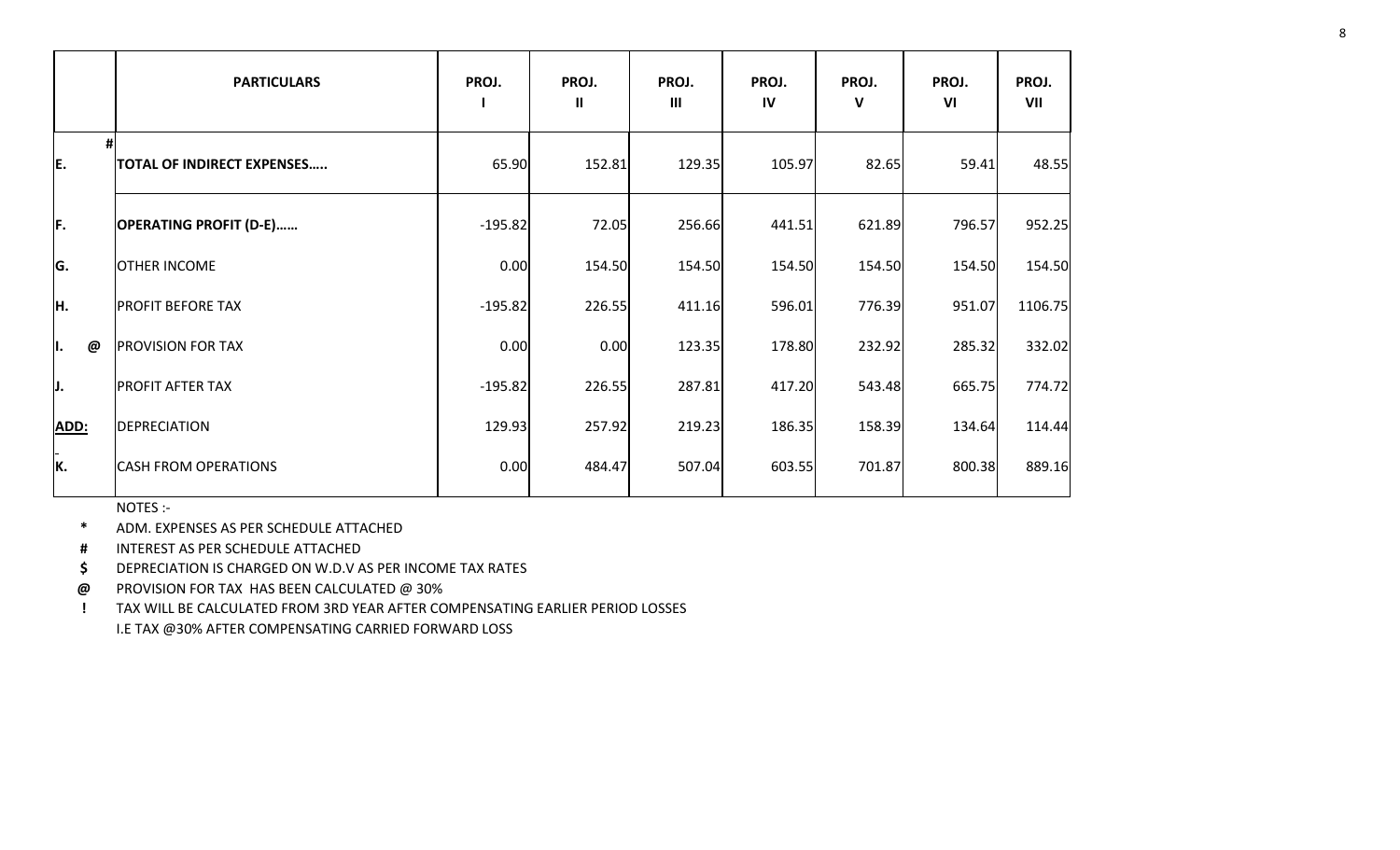|     | <b>FUNDFLOW STATEMENT</b>           |            |                       |                         |             | (RS IN LAKHS)         |             |                |
|-----|-------------------------------------|------------|-----------------------|-------------------------|-------------|-----------------------|-------------|----------------|
|     | <b>PARTICULARS</b>                  | PROJ.<br>1 | PROJ.<br>$\mathbf{u}$ | PROJ.<br>$\mathbf{III}$ | PROJ.<br>IV | PROJ.<br>$\mathbf{v}$ | PROJ.<br>VI | PROJ.<br>VI    |
| II. | <b>SOURCES OF FUNDS</b>             |            |                       |                         |             |                       |             |                |
|     | 1. CASH FROM OPERATIONS             | 0.00       | 484.47                | 507.04                  | 603.55      | 701.87                | 800.38      | 889.16         |
|     | 2. INCREASE IN CAPITAL              | 930.56     | 0.00                  | 0.00                    | 0.00        | 0.00                  | 0.00        | 0.00           |
|     | 3. CAPITAL SUBSIDY                  | 0.00       | 0.00                  | 0.00                    | 0.00        | 0.00                  | 0.00        | 0.00           |
|     | 4. TERM INVESTMENT FROM PROMOTER    | 1092.40    | 0.00                  | 0.00                    | 0.00        | 0.00                  | 0.00        | 0.00           |
|     | 5. CASH CREDIT FACILITY             | 0.00       | 194.06                | 194.06                  | 194.06      | 194.06                | 194.06      | 194.06         |
|     | <b>TOTAL SOURCES</b>                | 2022.97    | 678.54                | 701.11                  | 797.61      | 895.93                |             | 994.45 1083.23 |
| Ш.  | <b>APPLICATIONS OF FUNDS</b>        |            |                       |                         |             |                       |             |                |
|     | 1. ADDITIONS TO FIXED ASSET         | 1933.30    | 0.00                  | 0.00                    | 0.00        | 0.00                  | 0.00        | 0.00           |
|     | 2. INCOME TAX [PROFIT IS AFTER TAX] | 0.00       | 0.00                  | 123.35                  | 178.80      | 232.92                | 285.32      | 332.02         |
|     | 3. INCREASE IN WORKING CAPITAL      | 0.00       | 193.39                | 63.25                   | 25.24       | 27.21                 | 29.35       | 31.66          |
|     | 4. DRAWINGS / DIVIDEND              | 0.00       | 0.00                  | 0.00                    | 0.00        | 0.00                  | 0.00        | 0.00           |
|     | 5. REPAYMENT OF TERM LOAN           | 0.00       | 218.48                | 218.48                  | 218.48      | 218.48                | 218.48      | 0.00           |
|     | 6. REPAYMENT OF RELATIVES LOAN      | 0.00       | 0.00                  | 0.00                    | 0.00        | 0.00                  | 0.00        | 0.00           |
|     | 7. PREOPERATIVE EXPENSES            | 0.00       | 0.00                  | 0.00                    | 0.00        | 0.00                  | 0.00        | 0.00           |
|     | 8. INCREASE IN INVESTMENT           | 89.67      | 266.66                | 296.03                  | 375.09      | 417.33                | 461.30      | 719.54         |
|     | <b>TOTAL APPLICATIONS</b>           | 2022.97    | 678.54                | 701.11                  | 797.61      | 895.93                |             | 994.45 1083.23 |

Note:- Income Tax will be paid after setoff of loss of earlier years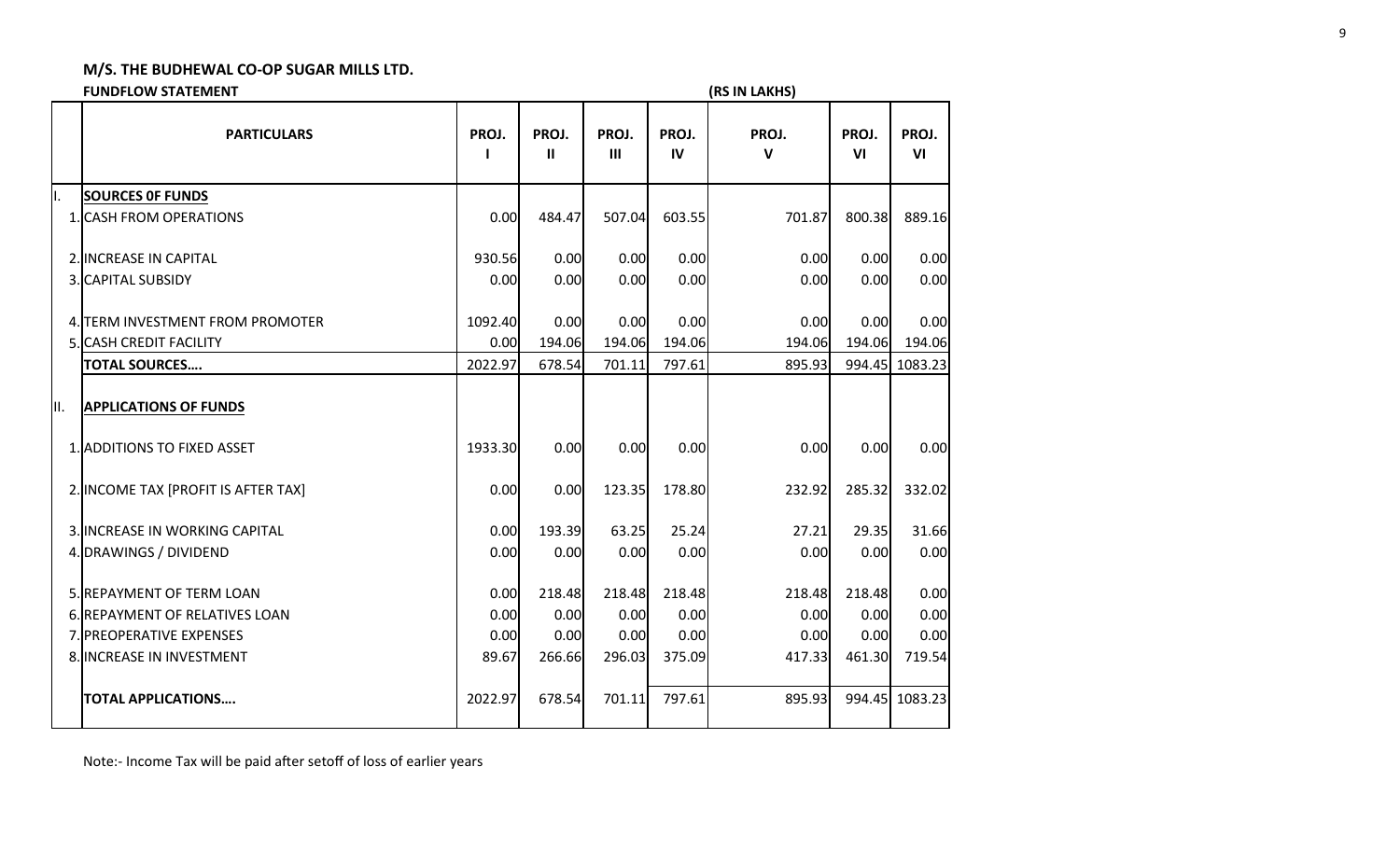| PROJECTED FIXED ASSET SCHEDULE    |              |                                  |                  |              | (RS IN LAKHS) |                                  |
|-----------------------------------|--------------|----------------------------------|------------------|--------------|---------------|----------------------------------|
| <b>YEAR</b>                       |              | <b>OPENING</b><br><b>BALANCE</b> | <b>ADDITIONS</b> | <b>TOTAL</b> | DEPRN.        | <b>CLOSING</b><br><b>BALANCE</b> |
| <b>PROJECTED I</b>                |              |                                  |                  |              |               |                                  |
| MACHINERY & PROVISION FOR M/C TAX |              | 0.00                             | 1398.30          | 1398.30      | 104.87        | 1293.43                          |
| <b>LAND AND SITE DEVELOPMENT</b>  |              | 0.00                             | 83.91            | 83.91        | 0.00          | 83.91                            |
| <b>BUILDING AND CIVIL WORK</b>    |              | 0.00                             | 351.09           | 351.09       | 17.55         | 333.54                           |
| <b>MISC FIXED ASSETS</b>          |              | 0.00                             | 100.00           | 100.00       | 7.50          | 92.50                            |
|                                   | <b>TOTAL</b> | 0.00                             | 1933.30          | 1933.30      | 129.93        | 1803.37                          |
| <b>PROJECTED II</b>               |              |                                  |                  |              |               |                                  |
| MACHINERY & PROVISION FOR M/C TAX |              | 1293.43                          | 0.00             | 1293.43      | 194.01        | 1099.41                          |
| LAND AND SITE DEVELOPMENT         |              | 83.91                            | 0.00             | 83.91        | 0.00          | 83.91                            |
| <b>BUILDING AND CIVIL WORK</b>    |              | 333.54                           | 0.00             | 333.54       | 50.03         | 283.51                           |
| <b>MISC FIXED ASSETS</b>          |              | 92.50                            | 0.00             | 92.50        | 13.88         | 78.63                            |
|                                   | <b>TOTAL</b> | 1803.37                          | 0.00             | 1803.37      | 257.92        | 1545.45                          |
| <b>PROJECTED III</b>              |              |                                  |                  |              |               |                                  |
| MACHINERY & PROVISION FOR M/C TAX |              | 1099.41                          | 0.00             | 1099.41      | 164.91        | 934.50                           |
| <b>LAND AND SITE DEVELOPMENT</b>  |              | 83.91                            | 0.00             | 83.91        | 0.00          | 83.91                            |
| <b>BUILDING AND CIVIL WORK</b>    |              | 283.51                           | 0.00             | 283.51       | 42.53         | 240.98                           |
| <b>MISC FIXED ASSETS</b>          |              | 78.63                            | 0.00             | 78.63        | 11.79         | 66.83                            |
|                                   | <b>TOTAL</b> | 1466.83                          | 0.00             | 1545.45      | 219.23        | 1326.22                          |
| <b>PROJECTED IV</b>               |              |                                  |                  |              |               |                                  |
| MACHINERY & PROVISION FOR M/C TAX |              | 934.50                           | 0.00             | 934.50       | 140.18        | 794.33                           |
| LAND AND SITE DEVELOPMENT         |              | 83.91                            | 0.00             | 83.91        | 0.00          | 83.91                            |
| <b>BUILDING AND CIVIL WORK</b>    |              | 240.98                           | 0.00             | 240.98       | 36.15         | 204.83                           |
| <b>MISC FIXED ASSETS</b>          |              | 66.83                            | 0.00             | 66.83        | 10.02         | 56.81                            |
|                                   | <b>TOTAL</b> | 1326.22                          | 0.00             | 1326.22      | 186.35        | 1139.88                          |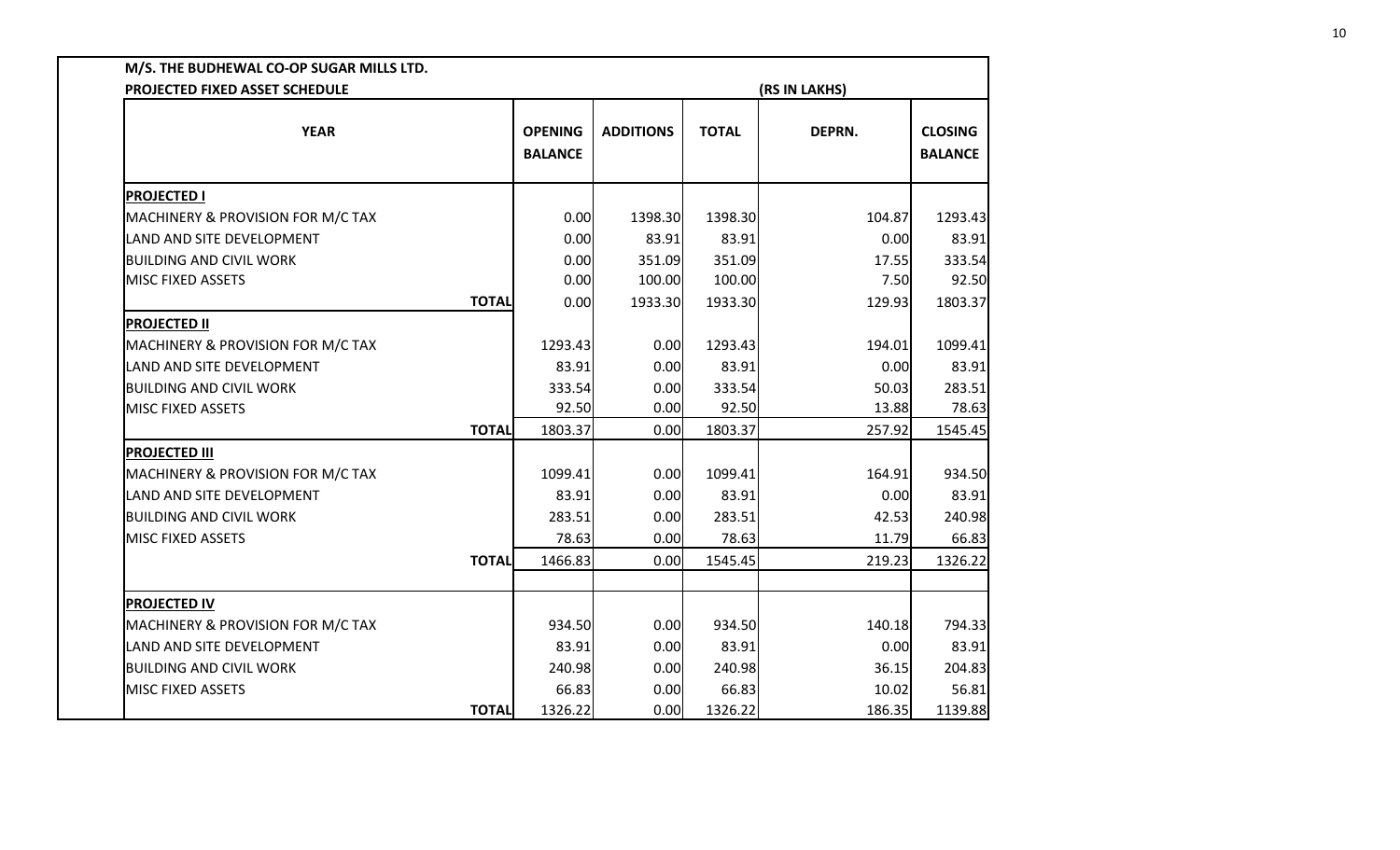| PROJECTED FIXED ASSET SCHEDULE               |              |                                  |                  |              | (RS IN |                                  |
|----------------------------------------------|--------------|----------------------------------|------------------|--------------|--------|----------------------------------|
| <b>YEAR</b>                                  |              | <b>OPENING</b><br><b>BALANCE</b> | <b>ADDITIONS</b> | <b>TOTAL</b> | DEPRN. | <b>CLOSING</b><br><b>BALANCE</b> |
| <b>PROJECTED V</b>                           |              |                                  |                  |              |        |                                  |
| MACHINERY & PROVISION FOR M/C TAX            |              | 794.33                           | 0.00             | 794.33       | 119.15 | 675.18                           |
| LAND AND SITE DEVELOPMENT                    |              | 83.91                            | 0.00             | 83.91        | 0.00   | 83.91                            |
| <b>BUILDING AND CIVIL WORK</b>               |              | 204.83                           | 0.00             | 204.83       | 30.72  | 174.11                           |
| <b>MISC FIXED ASSETS</b>                     |              | 56.81                            | 0.00             | 56.81        | 8.52   | 48.29                            |
|                                              | <b>TOTAL</b> | 1139.88                          | 0.00             | 1139.88      | 158.39 | 981.48                           |
| <b>PROJECTED VI</b>                          |              |                                  |                  |              |        |                                  |
| <b>MACHINERY &amp; PROVISION FOR M/C TAX</b> |              | 675.18                           | 0.00             | 675.18       | 101.28 | 573.90                           |
| <b>LAND AND SITE DEVELOPMENT</b>             |              | 83.91                            | 0.00             | 83.91        | 0.00   | 83.91                            |
| <b>BUILDING AND CIVIL WORK</b>               |              | 174.11                           | 0.00             | 174.11       | 26.12  | 147.99                           |
| <b>MISC FIXED ASSETS</b>                     |              | 48.29                            | 0.00             | 48.29        | 7.24   | 41.04                            |
|                                              | <b>TOTAL</b> | 981.48                           | 0.00             | 981.48       | 134.64 | 846.84                           |
| <b>PROJECTED VII</b>                         |              |                                  |                  |              |        |                                  |
| MACHINERY & PROVISION FOR M/C TAX            |              | 573.90                           | 0.00             | 573.90       | 86.09  | 487.82                           |
| LAND AND SITE DEVELOPMENT                    |              | 83.91                            | 0.00             | 83.91        | 0.00   | 83.91                            |
| <b>BUILDING</b>                              |              | 147.99                           | 0.00             | 147.99       | 22.20  | 125.79                           |
| <b>MISC FIXED ASSETS</b>                     |              | 41.04                            | 0.00             | 41.04        | 6.16   | 34.89                            |
|                                              | <b>TOTAL</b> | 846.84                           | 0.00             | 846.84       | 114.44 | 732.40                           |

NOTE:

DEPRECIATION HAS BEEN CALCULATED ON WDV BASIS AS PER RATES SPECIFIED IN INCOME TAX ACT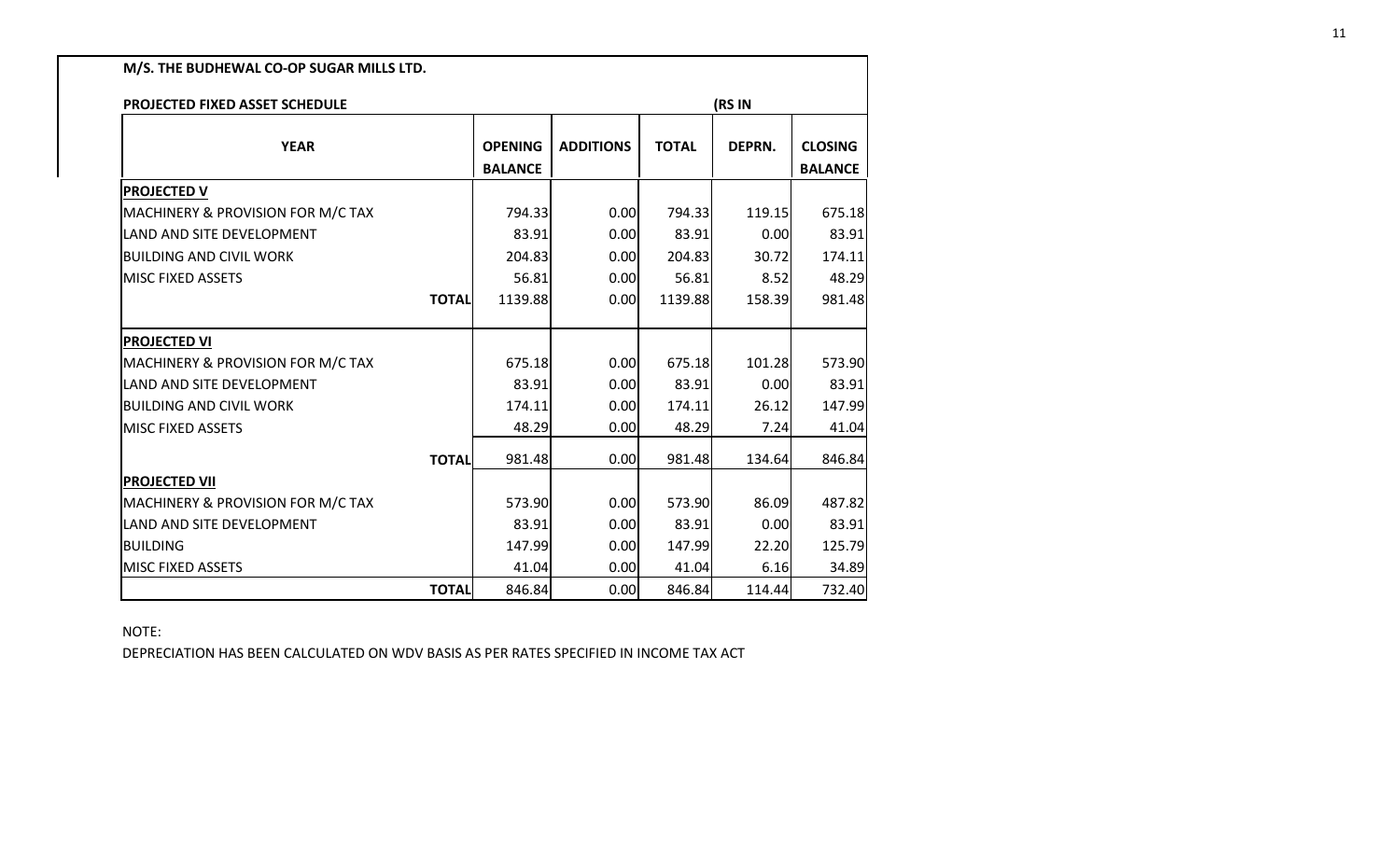| PROJECTED WORKING CAPITAL                                                        |       |            |              |                        | (RS IN LAKHS) |             |             |
|----------------------------------------------------------------------------------|-------|------------|--------------|------------------------|---------------|-------------|-------------|
|                                                                                  | PROJ. | PROJ.<br>Ш | PROJ.<br>III | PROJ.<br>$\mathsf{IV}$ | PROJ.<br>V    | PROJ.<br>VI | PROJ.<br>VI |
| <b>CURRENT ASSETS</b>                                                            |       |            |              |                        |               |             |             |
| SUNDRY DEBTORS (4 WEEK)                                                          | 0.00  | 113.10     | 155.90       | 169.94                 | 185.23        | 201.90      | 220.07      |
| CLOSING STOCK OF WIP & FG (1 WEEK)                                               | 0.00  | 34.80      | 38.98        | 42.48                  | 46.31         | 50.48       | 55.02       |
| CLOSING STOCK OF CONSUMABLES(1 WEEK)                                             | 0.00  | 34.80      | 38.98        | 42.48                  | 46.31         | 50.48       | 55.02       |
| <b>OTHER CURRENT ASSETS</b>                                                      | 0.00  | 45.68      | 58.46        | 63.73                  | 69.46         | 75.71       | 82.53       |
| <b>TOTAL CURRENT ASSETS</b>                                                      | 0.00  | 228.38     | 292.32       | 318.63                 | 347.31        | 378.56      | 412.63      |
| <b>CURRENT LIABILITIES</b><br><b>SUNDRY CREDITORS</b><br>(1 WEEK OF DIRECT COST) | 0.00  | 23.32      | 23.79        | 24.50                  | 25.48         | 26.76       | 28.36       |
| <b>PROVISIONS</b>                                                                | 0.00  | 11.66      | 11.89        | 12.25                  | 12.74         | 13.38       | 14.18       |
| <b>TOTAL CURRENT LIABILITIES</b>                                                 | 0.00  | 34.98      | 35.68        | 36.75                  | 38.22         | 40.13       | 42.54       |
| <b>WORKING CAPITAL</b>                                                           | 0.00  | 193.39     | 256.64       | 281.88                 | 309.08        | 338.43      | 370.09      |
| OWN FUNDS (25 %)                                                                 | 0.00  | 48.35      | 64.16        | 70.47                  | 77.27         | 84.61       | 92.52       |
| <b>BANK FINANCE REQUIRED</b>                                                     | 0.00  | 145.04     | 192.48       | 211.41                 | 231.81        | 253.82      | 277.57      |
| <b>BANK FINANCE AVAILED - C C</b>                                                | 0.00  | 194.06     | 194.06       | 194.06                 | 194.06        | 194.06      | 194.06      |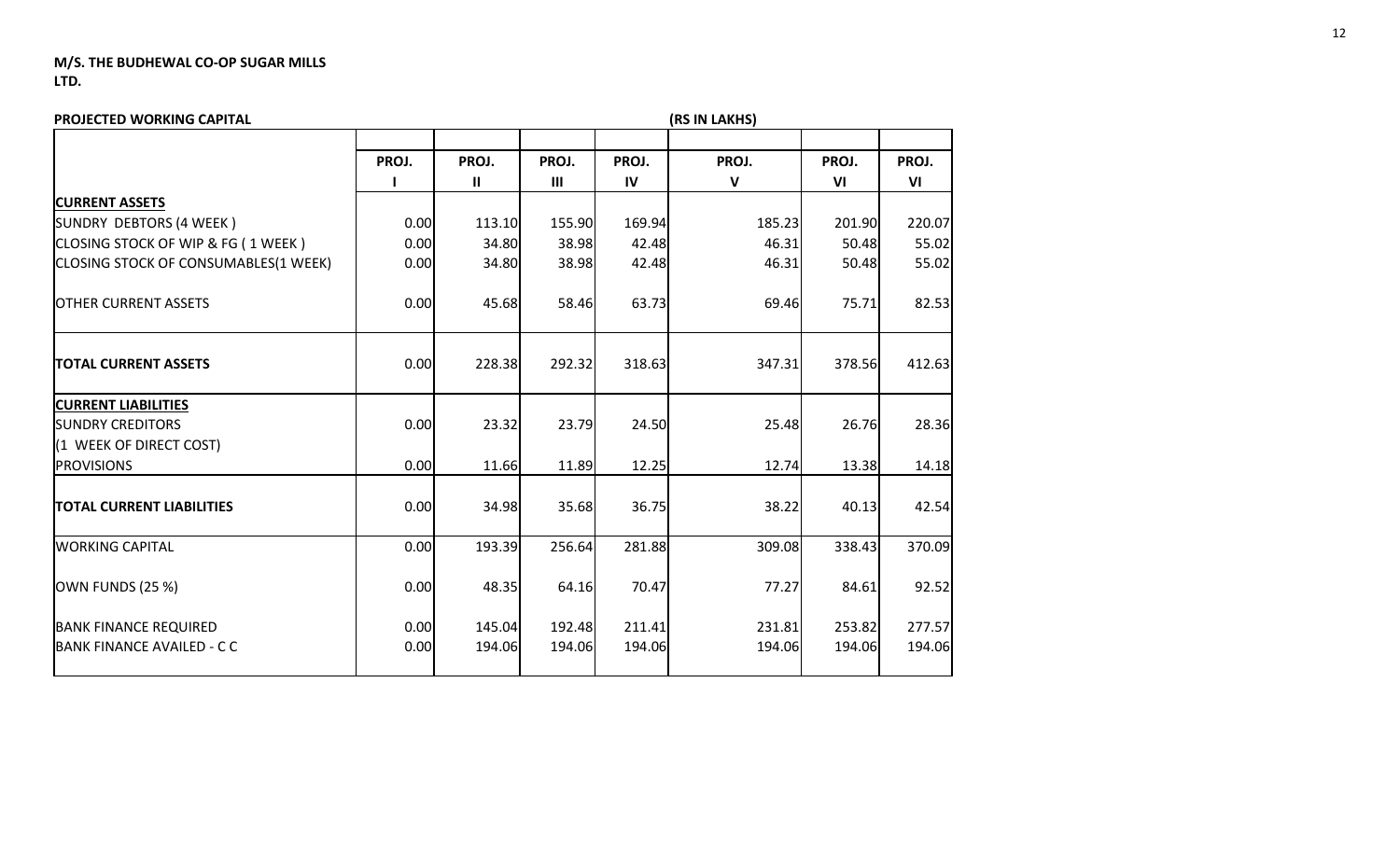### **COMPUTATION OF MAXIMUM PRERMISSIBLE BANK FINANCE** *(RS IN LAKHS)*

| <b>PARTICULARS</b>                                           | PROJ. | PROJ.<br>н | PROJ.<br>Ш | PROJ.<br>IV | PROJ.<br>v | PROJ.<br>V <sub>l</sub> | PROJ.<br>V <sub>l</sub> |
|--------------------------------------------------------------|-------|------------|------------|-------------|------------|-------------------------|-------------------------|
| <b>WORKING CAPITAL GAP</b>                                   | 0.00  | 193.39     | 256.64     | 281.88      | 309.08     | 338.43                  | 370.09                  |
| IMINIMUM MARGIN METHOD I<br>(25% OF ABOVE)                   | 0.00  | 48.35      | 64.16      | 70.47       | 77.27      | 84.61                   | 92.52                   |
| <b>IMINIMUM MARGIN METHOD II</b><br>(25 % OF CURRENT ASSETS) | 0.00  | 57.09      | 73.08      | 79.66       | 86.83      | 94.64                   | 103.16                  |
| <b>MPBF - METHOD I</b>                                       | 0.00  | 145.04     | 192.48     | 211.41      | 231.81     | 253.82                  | 277.57                  |
| <b>IMPBF- METHOD II</b>                                      | 0.00  | 136.30     | 183.56     | 202.22      | 222.26     | 243.79                  | 266.93                  |
| <b>PROJECTED BANK BORROWINGS</b>                             | 0.00  | 194.06     | 194.06     | 194.06      | 194.06     | 194.06                  | 194.06                  |
| <b>EXCESS BORROWINGS METHOD I</b>                            | ---   |            |            |             |            |                         |                         |
| <b>IEXCESS BORROWINGS METHOD II</b>                          | ---   | ---        | ---        | ---         | ---        |                         | ---                     |

### **M/S. THE BUDHEWAL CO-OP SUGAR MILLS LTD.**

### **DEBT SERVICE COVERAGE RATIO (RS IN LAKHS)**

| <b>YEAR</b>           | <b>NET</b><br><b>PROFIT</b> | <b>DEPRECIATION</b> | <b>INTEREST</b><br><b>ON TOTAL LOAN</b> | <b>TOTAL</b><br>(A) | <b>INSTALMENT</b><br><b>TERM LOAN</b> | <b>INTEREST +</b><br><b>INSTALMENT</b><br>(B) | <b>DSCR</b><br>(A/B) |
|-----------------------|-----------------------------|---------------------|-----------------------------------------|---------------------|---------------------------------------|-----------------------------------------------|----------------------|
|                       |                             |                     |                                         |                     |                                       |                                               |                      |
| <b>PROJECTED-I</b>    | $-195.82$                   | 129.93              | 61.45                                   | $-4.45$             | 0.00                                  | 61.45                                         | $-0.07$              |
| <b>PROJECTED-II</b>   | 226.55                      | 257.92              | 132.44                                  | 616.91              | 218.48                                | 350.92                                        | 1.76                 |
| <b>IPROJECTED-III</b> | 287.81                      | 219.23              | 107.86                                  | 614.90              | 218.48                                | 326.34                                        | 1.88                 |
| <b>PROJECTED-IV</b>   | 417.20                      | 186.35              | 83.28                                   | 686.83              | 218.48                                | 301.76                                        | 2.28                 |
| <b>PROJECTED-V</b>    | 543.48                      | 158.39              | 58.70                                   | 760.57              | 218.48                                | 277.18                                        | 2.74                 |
| <b>PROJECTED-VI</b>   | 665.75                      | 134.64              | 34.12                                   | 834.51              | 218.48                                | 252.60                                        | 3.30                 |
| <b>PROJECTED-VII</b>  | 774.72                      | 1777.05             | 21.83                                   | 2573.61             | 0.00                                  | 21.83                                         | 117.88               |
| <b>AVERAGE DSCR:</b>  |                             |                     | 1.98                                    |                     |                                       |                                               |                      |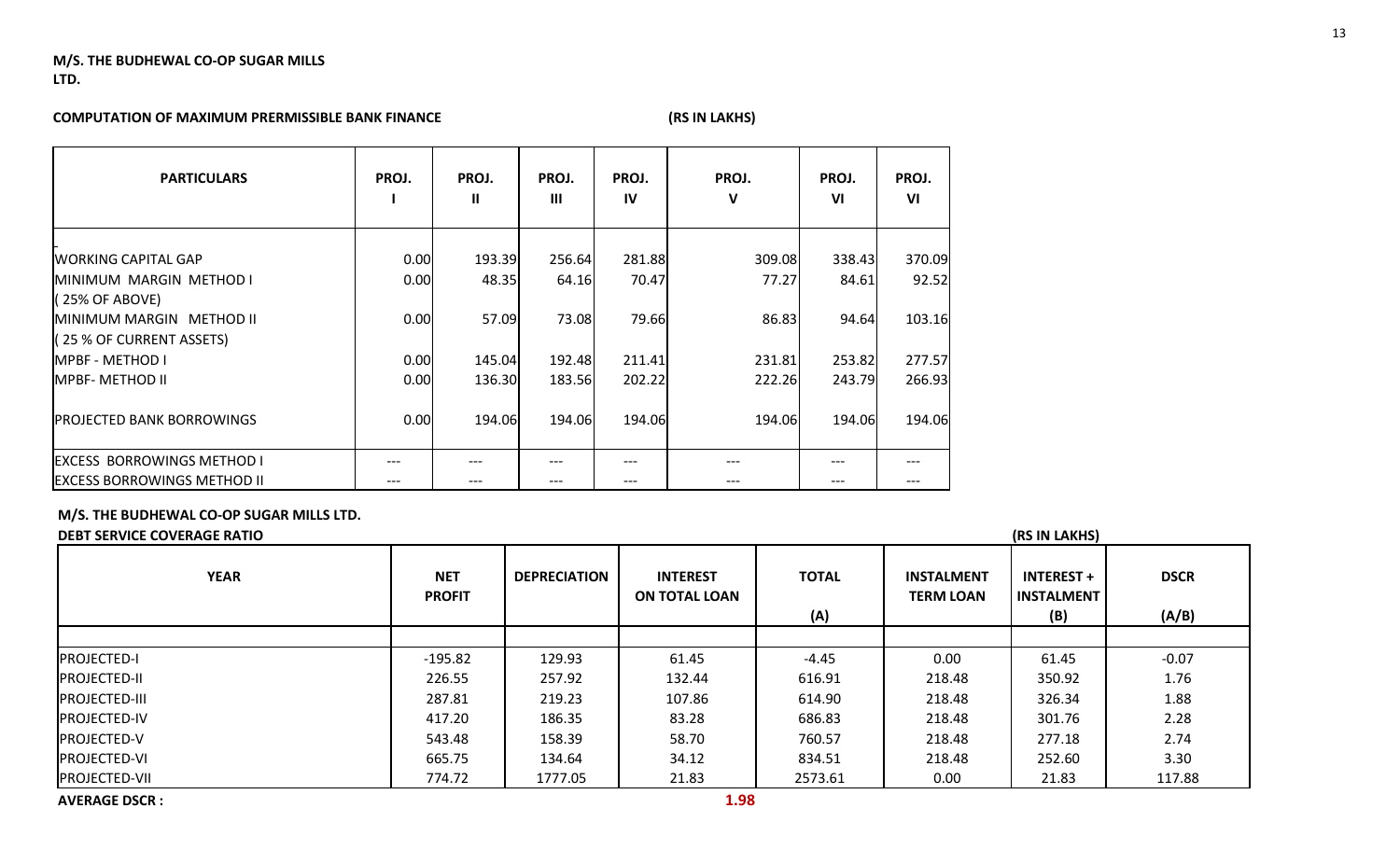| <b>INTEREST &amp; REPAYMENT</b> |                |                  |                   |                |                |                 |               | (RS IN LAKHS)      |                 |
|---------------------------------|----------------|------------------|-------------------|----------------|----------------|-----------------|---------------|--------------------|-----------------|
| <b>YEAR</b>                     | <b>OPENING</b> | <b>ADDITIONS</b> | <b>REPAYMENTS</b> | <b>CLOSING</b> | <b>AVERAGE</b> | <b>INTEREST</b> | <b>CASH</b>   | <b>INTEREST ON</b> | <b>TOTAL</b>    |
|                                 | <b>BALANCE</b> |                  |                   | <b>BALANCE</b> | <b>BALANCE</b> | @ 11.25 %       | <b>CREDIT</b> | $C$ C $@$ 11.25%   | <b>INTEREST</b> |
| <b>PROJECTED-I</b>              | 0.00           | 1092.40          | 0.00              | 1092.40        | 546.20         | 61.45           | 0.00          | 0.00               | 61.45           |
| <b>PROJECTED-II</b>             | 1092.40        | 0.00             | 218.48            | 873.92         | 983.16         | 110.61          | 194.06        | 21.83              | 132.44          |
| <b>PROJECTED-III</b>            | 873.92         | 0.00             | 218.48            | 655.44         | 764.68         | 86.03           | 194.06        | 21.83              | 107.86          |
| <b>PROJECTED-IV</b>             | 655.44         | 0.00             | 218.48            | 436.96         | 546.20         | 61.45           | 194.06        | 21.83              | 83.28           |
| <b>PROJECTED-V</b>              | 436.96         | 0.00             | 218.48            | 218.48         | 327.72         | 36.87           | 194.06        | 21.83              | 58.70           |
| <b>PROJECTED-VI</b>             | 218.48         | 0.00             | 218.48            | 0.00           | 109.24         | 12.29           | 194.06        | 21.83              | 34.12           |
| PROJECTED-                      | 0.00           | 0.00             | 0.00              | 0.00           | 0.00           | 0.00            | 194.06        | 21.83              | 21.83           |

**NOTES:**

1.INTEREST ON TERM LOAN ASSUMED TO BE 11.25% AS TERM LOAN IS FROM CO-

2.INTEREST ON CASH CREDIT ASSUMED TO BE 11.25 IF TAKEN FROM BANK AND NIL IF

3. BUGGASE @25% OF TOTAL OUTPUT IS SAVED AND 4% PRESSMUD ON CANE IS GENERATED WHICH CAN GENERATE ADITIONAL REVENUE OF RS IN LAC **155**

| <b>PRODUCT</b> | TCD | <b>TOTAL O/P</b> | UTLIZED | BALANCE             | <b>RATE</b> | <b>REVENUE</b> |     | NO OF DAYS REVENUE /PA |
|----------------|-----|------------------|---------|---------------------|-------------|----------------|-----|------------------------|
| 1BUGGASE       | 250 | 70               | 49      | $\sim$<br><u> 1</u> | 3000        | 63000          | 150 | 9450000                |
| 2 PRESS MUD    | 250 | 10               |         | 10                  | 4000        | 40000          | 150 | 6000000                |
|                |     |                  |         |                     |             |                |     | 15450000               |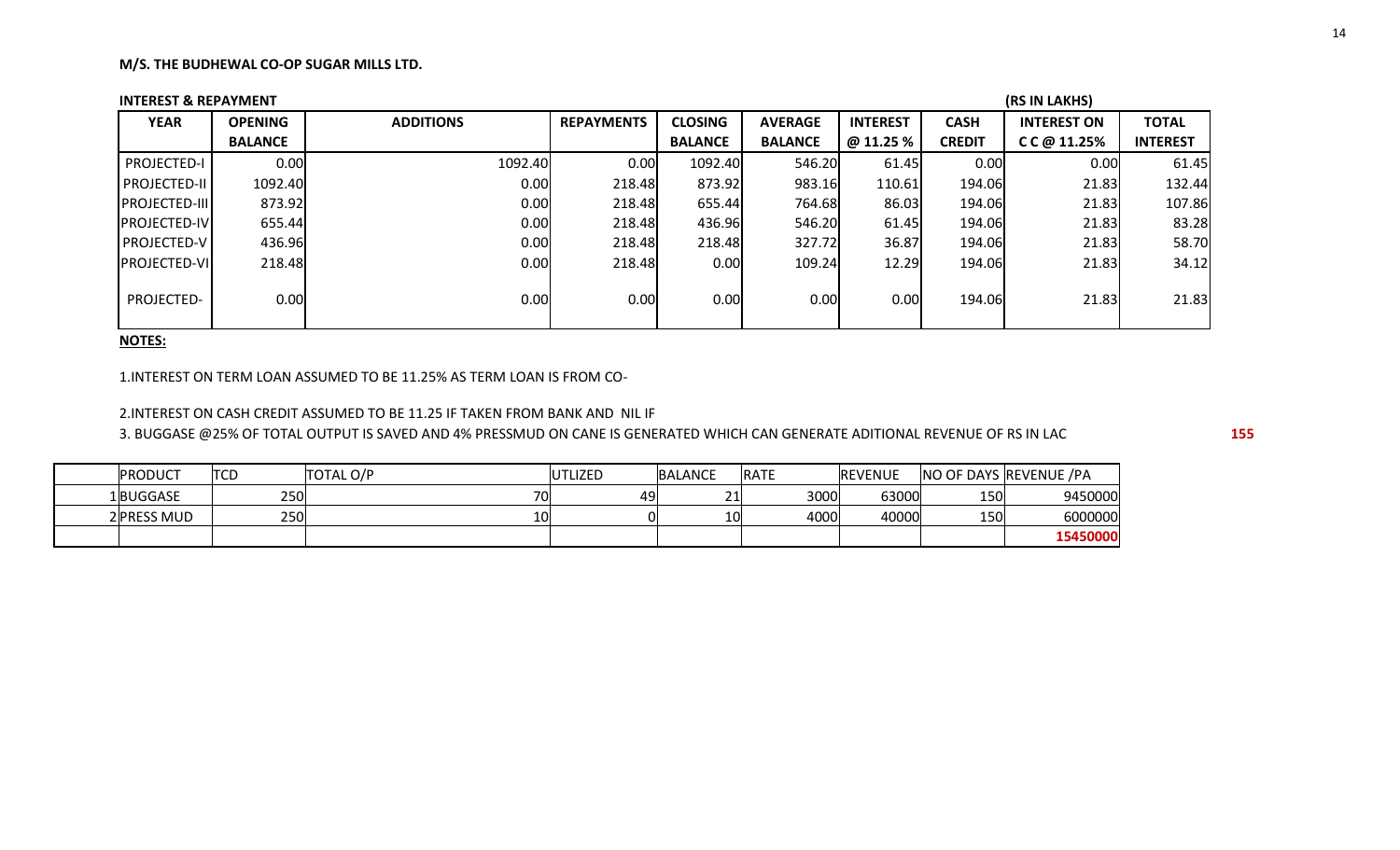# **PROJECTED BALANCE SHEET (RS IN LAKHS)**

|                                                       |         |                       |            |             | , <sub>1</sub> |             |              |
|-------------------------------------------------------|---------|-----------------------|------------|-------------|----------------|-------------|--------------|
| <b>PARTICULARS</b>                                    | PROJ.   | PROJ.<br>$\mathbf{I}$ | PROJ.<br>Ш | PROJ.<br>IV | PROJ.<br>V     | PROJ.<br>VI | PROJ.<br>VII |
| <b>ASSETS</b>                                         |         |                       |            |             |                |             |              |
| <b>FIXED ASSETS</b>                                   |         |                       |            |             |                |             |              |
| <b>MACHINERY, EQUIPMENTS, TOOLS &amp; ELECTRICALS</b> | 1293.43 | 1099.41               | 934.50     | 794.33      | 675.18         | 573.90      | 487.82       |
| LAND AND SITE DEVELOPMENT                             | 83.91   | 83.91                 | 83.91      | 83.91       | 83.91          | 83.91       | 83.91        |
| <b>SHEDS AND FURNITURES</b>                           | 333.54  | 283.51                | 240.98     | 204.83      | 174.11         | 147.99      | 125.79       |
| <b>IMISC FIXED ASSETS</b>                             | 92.50   | 78.63                 | 66.83      | 56.81       | 48.29          | 41.04       | 34.89        |
| <b>INVESTMENT</b>                                     | 89.67   | 356.33                | 652.36     | 1027.45     | 1444.78        | 1906.08     | 2625.62      |
| <b>CURRENT ASSETS &amp; ADVANCES :</b>                |         |                       |            |             |                |             |              |
| <b>CURRENT ASSETS</b>                                 | 0.00    | 228.38                | 292.32     | 318.63      | 347.31         | 378.56      | 412.63       |
| <b>TOTAL ASSETS</b>                                   | 1893.04 | 2130.16               | 2270.90    | 2485.96     | 2773.57        | 3131.49     | 3770.66      |
|                                                       |         |                       |            |             |                |             |              |
| <b>LIABILITIES</b>                                    |         |                       |            |             |                |             |              |
| <b>CAPITAL</b>                                        | 734.74  | 961.29                | 1249.10    | 1666.31     | 2209.78        | 2875.53     | 3650.26      |
| <b>TERM PROMOTER INVESTMENT</b>                       | 1092.40 | 873.92                | 655.44     | 436.96      | 218.48         | 0.00        | 0.00         |
| <b>CURRENT LIABILITIIES</b>                           | 0.00    | 34.98                 | 35.68      | 36.75       | 38.22          | 40.13       | 42.54        |
| <b>CASH CREDIT FACILITY</b>                           | 0.00    | 194.06                | 194.06     | 194.06      | 194.06         | 194.06      | 194.06       |
| <b>TOTAL LIABILITIES</b>                              | 1827.14 | 2064.26               | 2134.29    | 2334.08     | 2660.55        | 3109.73     | 3886.86      |

# **M/S. THE BUDHEWAL CO-OP SUGAR MILLS LTD.**

| SCHEDULE OF ADMINISTRATION EXPENSES       |       |              |       |       | (RS IN LAKHS) |       |       |
|-------------------------------------------|-------|--------------|-------|-------|---------------|-------|-------|
|                                           | PROJ. | PROJ.        | PROJ. | PROJ. | PROJ.         | PROJ. | PROJ. |
|                                           |       | $\mathbf{I}$ | Ш     | IV    | v             | VI    | VII   |
| <b>PRINTING, STATIONERY &amp; XEROX</b>   | 0.10  | 0.11         | 0.12  | 0.13  | 0.15          | 0.16  | 0.18  |
| <b>POSTAGE &amp; TELEPHONE</b>            | 0.10  | 0.11         | 0.12  | 0.13  | 0.15          | 0.16  | 0.18  |
| <b>JADVERTISING &amp; SALES PROMOTION</b> | 0.25  | 0.28         | 0.30  | 0.33  | 0.37          | 0.40  | 0.44  |
| <b>IMISCELLANEOUS EXPENSES</b>            | 0.75  | 0.79         | 0.83  | 0.87  | 0.91          | 0.96  | 1.01  |
| <b>INSURANCE EXPENSES</b>                 | 1.50  | 1.65         | 1.82  | 2.00  | 2.20          | 2.42  | 2.66  |
| <b>TRAVELLING &amp; CONVEYANCE</b>        | 1.75  | 1.84         | 1.93  | 2.03  | 2.13          | 2.23  | 2.35  |
| <b>TOTAL</b>                              | 4.45  | 4.77         | 5.12  | 5.49  | 5.89          | 6.33  | 6.80  |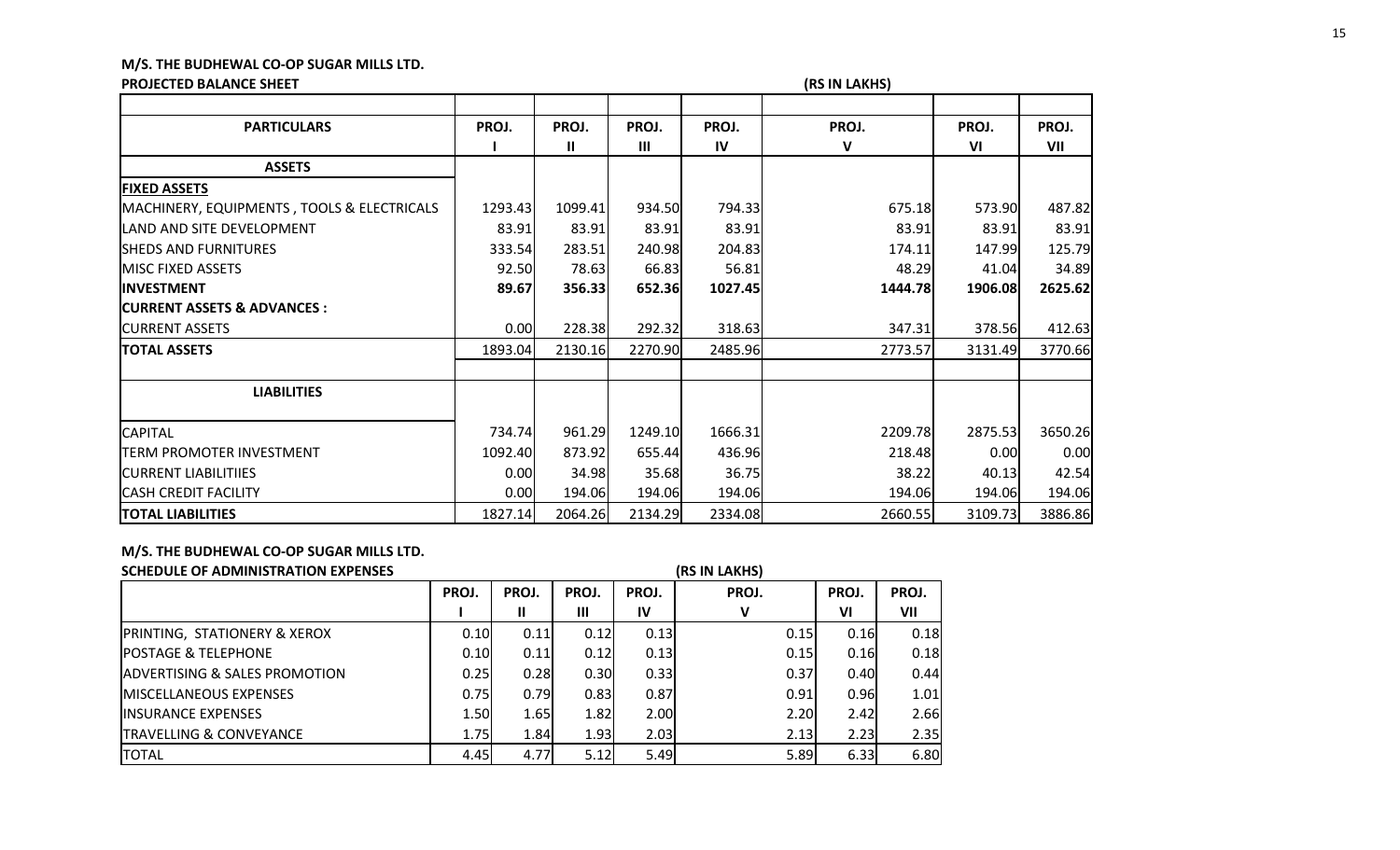|     | M/S. THE BUDHEWAL CO-OP SUGAR MILLS LTD.                      |           |               |                |         |              |         |  |  |  |  |
|-----|---------------------------------------------------------------|-----------|---------------|----------------|---------|--------------|---------|--|--|--|--|
|     | <b>COMPARATIVE RATIOS (RS IN LAKHS)</b><br><b>PARTICULARS</b> | PROJ.     | PROJ.         | PROJ.          | PROJ.   | PROJ.        | PROJ.   |  |  |  |  |
|     |                                                               |           | $\mathbf{II}$ | $\mathbf{III}$ | IV      | $\mathsf{V}$ | VI      |  |  |  |  |
| 1.  | <b>Net Sales</b>                                              | 0.00      | 1809.60       | 2026.75        | 2209.16 | 2407.98      | 2624.70 |  |  |  |  |
| 2.  | % rise in sales                                               |           | #DIV/0!       | 12.00          | 9.00    | 9.00         | 9.00    |  |  |  |  |
| 3.  | Profit before tax                                             | $-195.82$ | 226.55        | 411.16         | 596.01  | 776.39       | 951.07  |  |  |  |  |
| 4.  | Net Profit                                                    | $-195.82$ | 226.55        | 287.81         | 417.20  | 543.48       | 665.75  |  |  |  |  |
| 5.  | <b>Retained Profit</b>                                        | $-195.82$ | 226.55        | 287.81         | 417.20  | 543.48       | 665.75  |  |  |  |  |
| 6.  | Retained profit as % of net profit                            | 100.00    | 100.00        | 100.00         | 100.00  | 100.00       | 100.00  |  |  |  |  |
| 7.  | <b>Stock of Four Wheelers</b>                                 | 0.00      | 34.80         | 38.98          | 42.48   | 46.31        | 50.48   |  |  |  |  |
|     | (How many months Purchases)                                   | #DIV/0!   | 3.90          | 3.23           | 3.34    | 3.47         | 3.60    |  |  |  |  |
| 8.  | Receivables                                                   | 0.00      | 113.10        | 155.90         | 169.94  | 185.23       | 201.90  |  |  |  |  |
|     | (How many months of sales)                                    | #DIV/0!   | 0.75          | 0.92           | 0.92    | 0.92         | 0.92    |  |  |  |  |
| 9.  | <b>Sundry Creditors</b>                                       | 0.00      | 23.32         | 23.79          | 24.50   | 25.48        | 26.76   |  |  |  |  |
|     | (How many months of Purchases)                                | #DIV/0!   | 2.62          | 1.97           | 1.92    | 1.91         | 1.91    |  |  |  |  |
| 10. | Net Working Capital                                           | 0.00      | $-0.67$       | 62.58          | 87.81   | 115.02       | 144.37  |  |  |  |  |
| 11. | Current Ratio                                                 | #DIV/0!   | 1.00          | 1.27           | 1.38    | 1.50         | 1.62    |  |  |  |  |
| 12. | Tangible Net Worth                                            | 734.74    | 961.29        | 1249.10        | 1666.31 | 2209.78      | 2875.53 |  |  |  |  |
| 13. | (a) Total Outside Liabilities/ Tangible Net Worth             | 1.49      | 1.15          | 0.71           | 0.40    | 0.20         | 0.08    |  |  |  |  |
|     | (b) Total Term Liabilities/ Tangible Net Worth                | 1.49      | 0.91          | 0.52           | 0.26    | 0.10         | 0.00    |  |  |  |  |
| 14. | (a) Bank Borrowings/ Total Outside Liabilities                | 1.00      | 0.97          | 0.96           | 0.94    | 0.92         | 0.83    |  |  |  |  |
|     | (b) Net Sales/ Total Tangible Assets                          | 0.00      | 0.85          | 0.89           | 0.89    | 0.87         | 0.84    |  |  |  |  |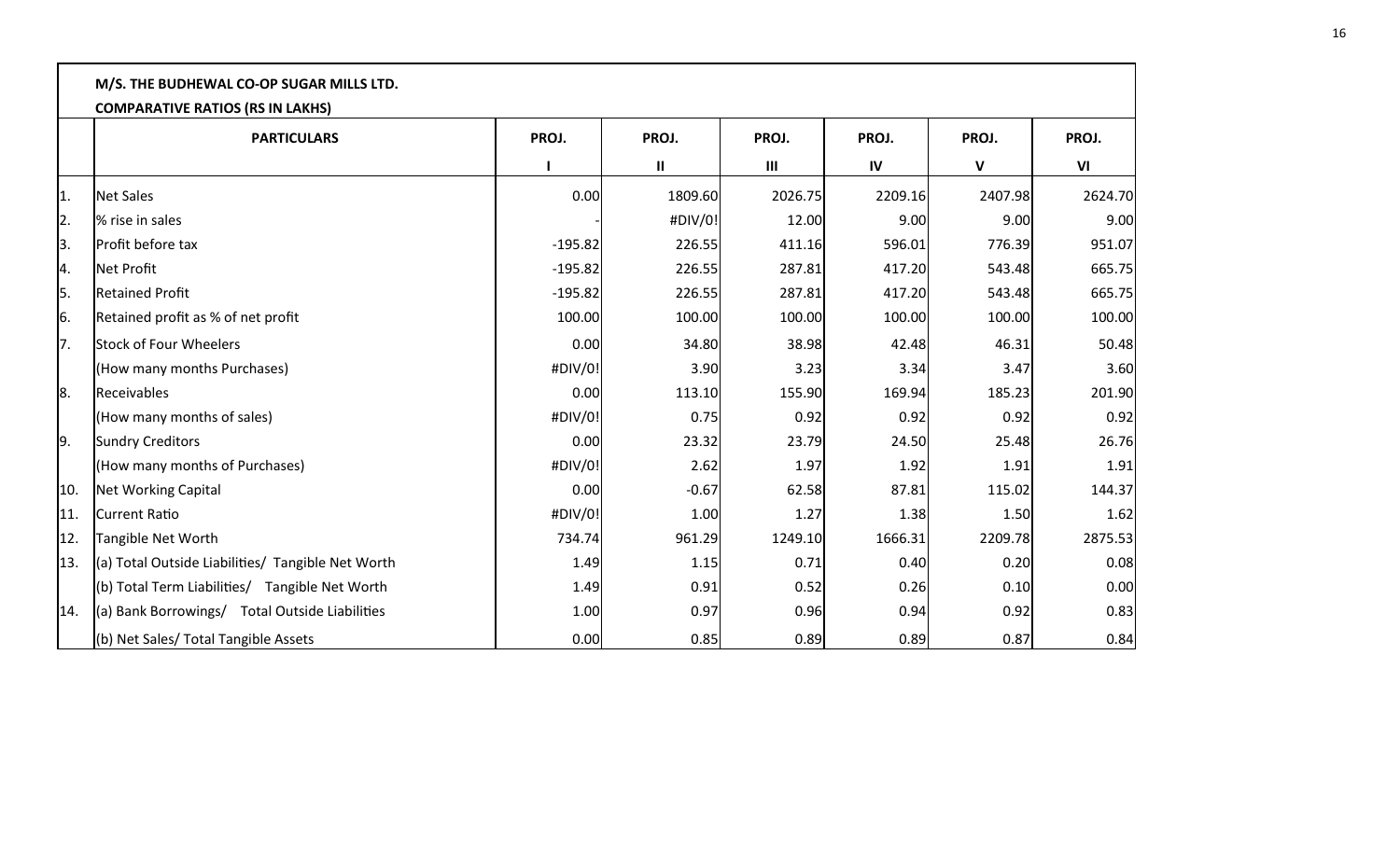**REFERENCE SHEETS PAGE NO 18 TO 24**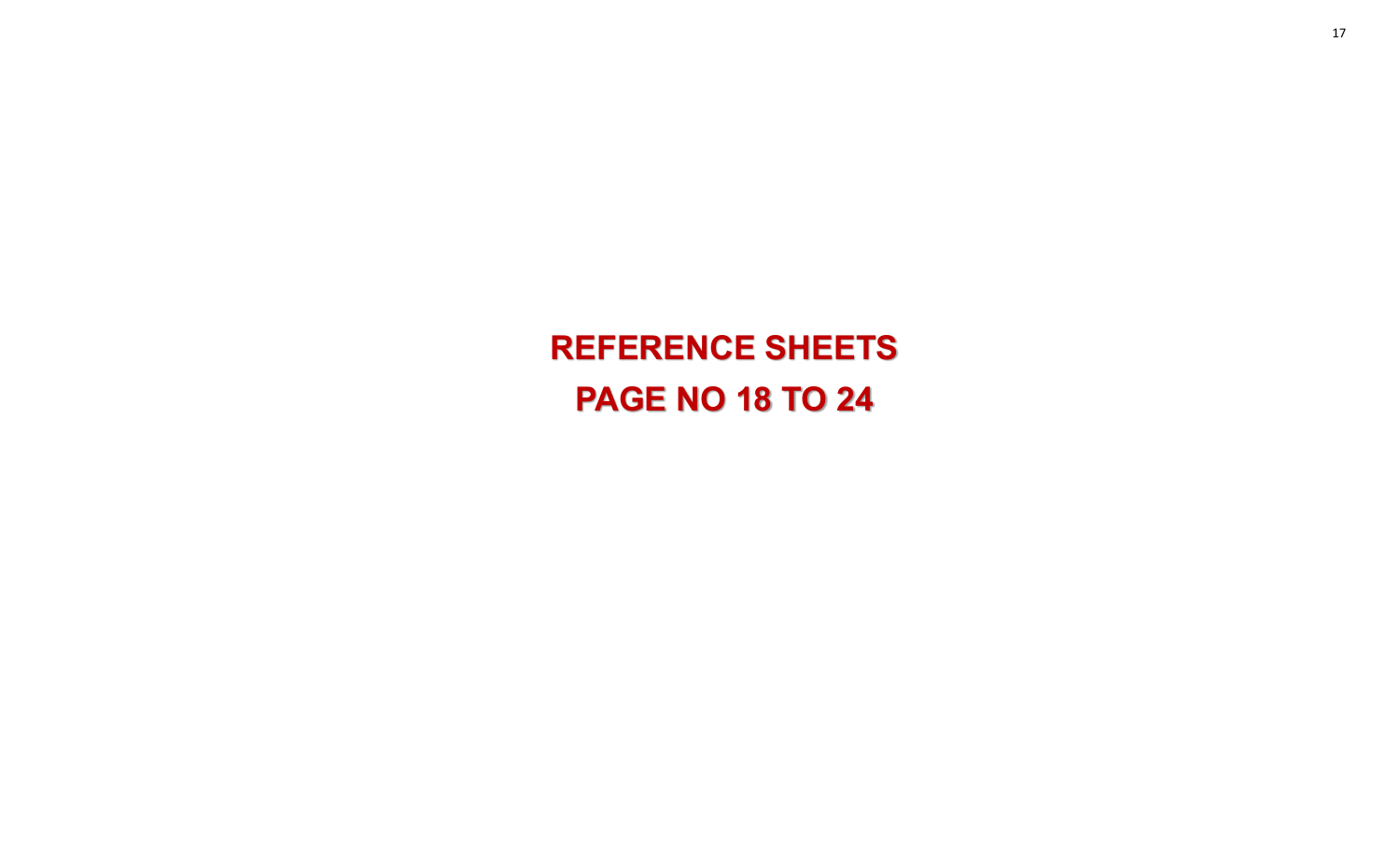| Sr No | <b>ITEM</b>                       | Rate/Kg      | cost/Ton | TC/day | cost/day | cost/month | <b>ITEM</b>                            | Rate per kg | Rate per bottle |
|-------|-----------------------------------|--------------|----------|--------|----------|------------|----------------------------------------|-------------|-----------------|
|       | 1 Consumables                     |              |          |        |          |            | Syrup                                  | 28          |                 |
|       | a) Lime                           | 15           | 15       |        |          |            | natural flavor 5Ml/kg                  |             |                 |
|       | b) Herbal settler                 | 25           | 25       |        |          |            | <b>Total</b>                           | 32          | 8               |
|       | c) Defoming Oil                   | 100          |          |        |          |            | <b>Aditional Process</b>               | 10          | 3               |
|       | d) Other consumable & maintanance | lumsum       | 25       |        |          |            | packaging                              |             |                 |
|       | e) Office and Other expenses      | lumsum       | 10       |        |          |            | Bottle and cap 4nos/kg                 | 32          | 8               |
|       |                                   | <b>Total</b> | 80       |        |          |            | label                                  | 8           |                 |
|       |                                   |              |          |        |          |            | carton                                 | 8           | $\mathcal{P}$   |
|       | 2 sugarcane with H&T (gate Cane)  |              | 3100     | 250    | 775000   | 23250000   | <b>Total</b>                           | 48          | 12              |
|       | 3 consumables                     |              | 80       | 250    | 20000    | 600000     |                                        |             |                 |
|       |                                   |              | 3180     |        |          |            | <b>Grand Total</b>                     | 90          | 23              |
|       | 4 Salary and labour               |              |          |        | 67500    | 2025000    |                                        |             |                 |
|       | Total                             |              |          |        | 862500   | 25875000   | Sale price                             | 120         | 30              |
|       |                                   |              |          |        |          |            | <b>MRP</b>                             | 200         | 50              |
|       |                                   |              |          |        |          |            |                                        |             |                 |
|       |                                   |              |          |        |          |            | Tablet 5 GMS each(200 Tablets In 1 Kg) |             |                 |
|       | <b>Total monthly expenses</b>     |              |          |        |          | 25875000   | <b>ITEM</b>                            | Rate per KG | Rate per Tablet |
|       | <b>Total Daily expenses</b>       |              |          |        | 862500   |            | Jaggery powder                         | 28.27       | 0.14            |
|       | expenditure for 30 days           |              |          |        |          | 25875000   | Aswagandha 0.5 GMS                     | 40.00       | 0.20            |
|       |                                   |              |          |        | In lakh  | 259        | <b>Mint</b>                            | 10.00       | 0.05            |

|              | <b>Working Capital requirement for 30 Days</b>                        |          |        | $2.59 \text{ CR}$ | 259      | 25875000 | Aditional Process cost                                | 50.00           | 0.25         |
|--------------|-----------------------------------------------------------------------|----------|--------|-------------------|----------|----------|-------------------------------------------------------|-----------------|--------------|
|              | Raw material sugarcane including Harvesting and Transport requirement |          |        |                   |          |          | <b>Total</b>                                          | 172.27          | 0.86         |
| <b>Sr No</b> | <b>ITEM</b>                                                           | Rate/Ton | TC/day | No of Days        | Amount   |          | <b>Sale Price</b>                                     | 180.00          | 0.90         |
|              | Raw material sugarcane including                                      |          |        |                   |          |          | <b>MRP</b>                                            | 400.00          | 2.00         |
|              | Harvesting and Transport requirement                                  | 3100     | 250    |                   | 775000   |          | gudberry chocolate mould 350 GMS each(3 Bars In 1 Kg) |                 |              |
|              | Raw material sugarcane including                                      |          |        |                   |          |          | <b>ITEM</b>                                           | Rate per KG raw | Rate per Bar |
|              | Harvesting and Transport requirement                                  | 3100     | 250    | 30                | 23250000 |          | mould                                                 | 28I             | 9.42         |
|              | Raw material sugarcane including                                      |          |        |                   |          |          | ginger/herbs                                          | 30              | 10.00        |
|              | Harvesting and Transport requirement                                  | 3100     | 250    | 45                | 34875000 |          | Mint / Natural flavor                                 | 10 <sub>l</sub> | 3.33         |
|              |                                                                       |          |        |                   |          |          | silver foil vaccum pack                               |                 | 3.00         |
|              |                                                                       |          |        |                   |          |          | Total                                                 | 77              | 25.76        |
|              |                                                                       |          |        |                   |          |          |                                                       |                 |              |

| Κg           | cost/Ton | TC/day | cost/day | cost/month | <b>ITEM</b>              | Rate per kg | Rate per bottle         |
|--------------|----------|--------|----------|------------|--------------------------|-------------|-------------------------|
|              |          |        |          |            | Syrup                    | 28          |                         |
| 15           | 15       |        |          |            | natural flavor 5Ml/kg    | 4           |                         |
| 25           | 25       |        |          |            | <b>Total</b>             | 32          | 8                       |
| 100          | 5        |        |          |            | <b>Aditional Process</b> | 10          | $\overline{\mathsf{3}}$ |
| nsuml        | 25       |        |          |            | packaging                |             |                         |
| nsuml        | 10       |        |          |            | Bottle and cap 4nos/kg   | 32          | 8                       |
| <b>Total</b> | 80       |        |          |            | label                    | 8           | 2                       |
|              |          |        |          |            | carton                   | 8           |                         |
|              | 3100     | 250    | 775000   | 23250000   | <b>Total</b>             | 48          | 12                      |
|              | 80       | 250    | 20000    | 600000     |                          |             |                         |
|              | 3180     |        |          |            | <b>Grand Total</b>       | 90          | 23                      |
|              |          |        | 67500    | 2025000    |                          |             |                         |
|              |          |        | 862500   | 25875000   | Sale price               | 120         | 30                      |
|              |          |        |          |            | <b>MRP</b>               | 200         | 50                      |

# **Tablet 5 GMS each( 200 Tablets In 1 Kg)**

|          | 25875000 | <b>ITEM</b>                                           | Rate per KG     | Rate per Tablet |
|----------|----------|-------------------------------------------------------|-----------------|-----------------|
| 862500   |          | Jaggery powder                                        | 28.27           | 0.14            |
|          | 25875000 | Aswagandha 0.5 GMS                                    | 40.00           | 0.20            |
| In lakh  | 259      | Mint                                                  | 10.00           | 0.05            |
|          |          | blister pack and carton                               | 44.00           | 0.22            |
| 259      | 25875000 | <b>Aditional Process cost</b>                         | 50.00           | 0.25            |
|          |          | Total                                                 | 172.27          | 0.86            |
| Amount   |          | <b>Sale Price</b>                                     | 180.00          | 0.90            |
|          |          | <b>MRP</b>                                            | 400.00          | 2.00            |
| 775000   |          | gudberry chocolate mould 350 GMS each(3 Bars In 1 Kg) |                 |                 |
|          |          | <b>ITEM</b>                                           | Rate per KG raw | Rate per Bar    |
| 23250000 |          | mould                                                 | 28              | 9.42            |
|          |          | ginger/herbs                                          | 30              | 10.00           |
| 34875000 |          | Mint / Natural flavor                                 | 10              | 3.33            |
|          |          | silver foil vaccum pack                               | 9               | 3.00            |
|          |          | <b>Total</b>                                          | 77              | 25.76           |
|          |          | <b>Sale Price</b>                                     | 95              | 31.67           |
|          |          | <b>MRP</b>                                            | 210             | 70.00           |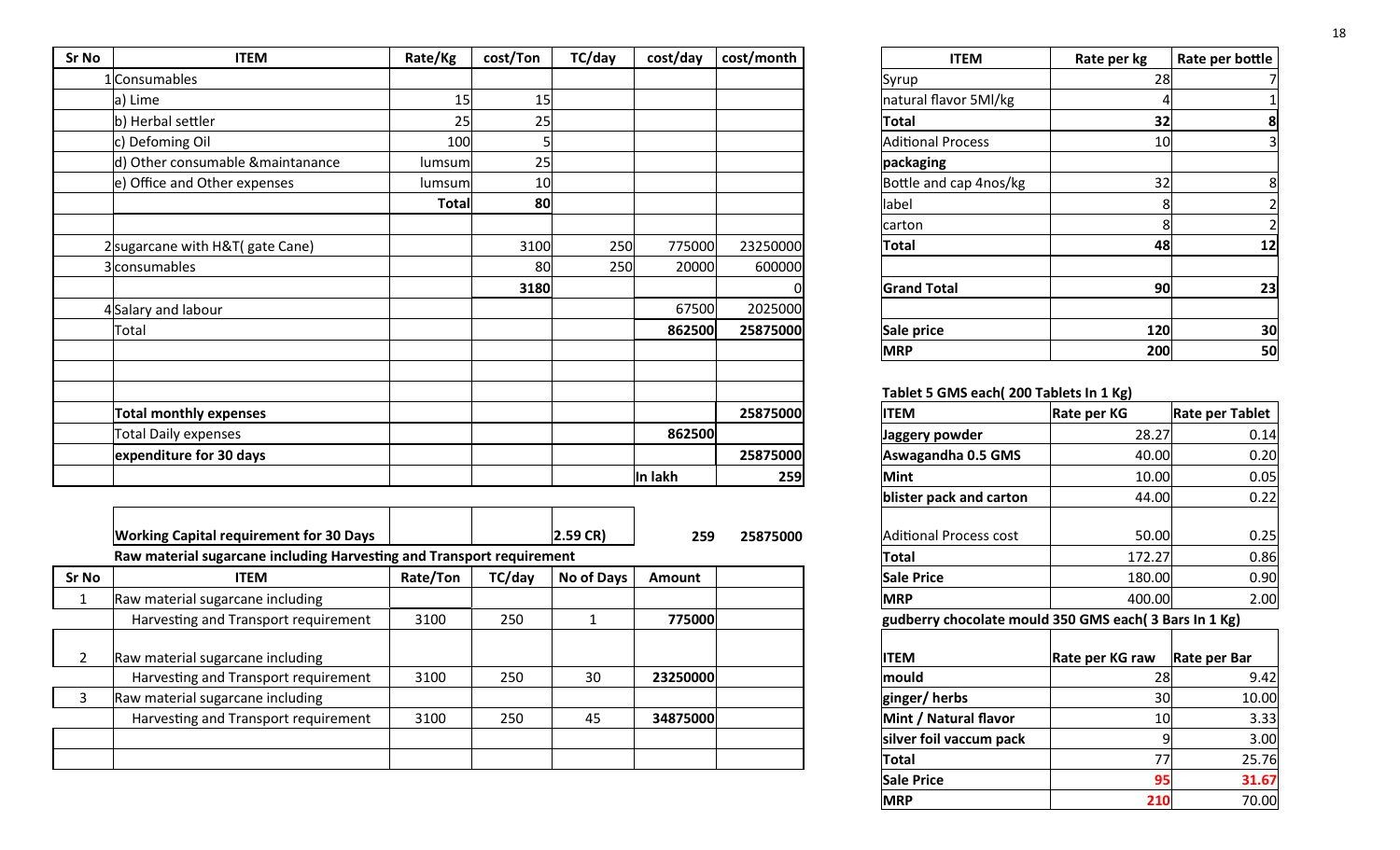| Sr No                   | Particular                      | <b>QTY</b>              | Rate  | Total     | <b>Remarks</b> | Payrole        | Contract        |
|-------------------------|---------------------------------|-------------------------|-------|-----------|----------------|----------------|-----------------|
| 1                       | Security Head                   | 0                       | 25000 | 0         | contract       | 0              | 0               |
| $\overline{2}$          | Security guard                  | 3                       | 12000 | 36000     | contract       | 0              | 3               |
| 3                       | Weigh Bridge Attendent          | $\mathbf 0$             | 15000 | 0         | contract       | 0              | 0               |
| $\overline{\mathbf{4}}$ | Unloader /feeder table Operator | 3                       | 15000 | 45000     | contract       | 0              | 3               |
| 5                       | Feeder Table Unskilled labour   | 6                       | 12000 | 72000     | contract       | 0              | 6               |
|                         | Mill House and RBC              |                         |       |           |                | $\pmb{0}$      | 0               |
| 6                       | a) Forman                       | $\pmb{0}$               | 50000 | $\pmb{0}$ | Not req        | $\mathbf 0$    | 0               |
| $\overline{7}$          | b) Mill Fitter                  | $\mathbf{1}$            | 25000 | 25000     | Payrole        | $\mathbf{1}$   | 0               |
| 8                       | c) Semi Skilled Labour          | 6                       | 15000 | 90000     | contract       | $\mathbf 0$    | $6\overline{6}$ |
| 9                       | d) Unskilled Labour             | 12                      | 12000 | 144000    | contract       | 0              | 12              |
|                         | <b>Boiler and Turbine</b>       |                         |       |           |                | $\pmb{0}$      | $\pmb{0}$       |
| 10                      | a) Boiler chief Attendent       | $\mathbf{1}$            | 30000 | 30000     | Payrole        | $\mathbf{1}$   | 0               |
| 11                      | b) Boiler Attendent             | $\overline{2}$          | 20000 | 40000     | Payrole        | $\overline{2}$ | 0               |
| 12                      | c) unskilled Labour             | 9                       | 12000 | 108000    | contract       | $\mathbf 0$    | 9               |
| 13                      | Turbine Operator                | $\pmb{0}$               | 30000 | 0         | Not req        | $\pmb{0}$      | 0               |
| 14                      | Turbine Operator Helper         | $\mathbf 0$             | 15000 | 0         | Not req        | $\mathbf 0$    | $\pmb{0}$       |
|                         | <b>Boiling House</b>            |                         |       |           |                |                |                 |
| 15                      | Chief Chemist/ Plant Head       | $\mathbf{1}$            | 75000 | 75000     | Payrole        | $\mathbf{1}$   | $\pmb{0}$       |
| 16                      | chemist                         | $\overline{2}$          | 20000 | 40000     | Payrole        | $\overline{2}$ | $\pmb{0}$       |
| 17                      | Pan Operator                    | 9                       | 15000 | 135000    | contract       | 0              | 9               |
| 18                      | unskilled Labour                | 12                      | 12000 | 144000    | contract       | 0              | 12              |
|                         | Cooling Grading & Packing       |                         |       |           |                |                |                 |
| 19                      | Incharcge                       | $\mathbf{1}$            | 25000 | 25000     | Payrole        | $\mathbf{1}$   | 0               |
| 20                      | semiskilled labour              | 8                       | 15000 | 120000    | contract       | 0              | 8               |
| 21                      | unskilled Labour                | 12                      | 12000 | 144000    | contract       | 0              | 12              |
| 22                      | <b>Electrical Head</b>          | $\pmb{0}$               | 30000 | $\pmb{0}$ | Not req        | $\mathbf 0$    | $\pmb{0}$       |
| 23                      | wireman                         | $\mathbf{1}$            | 20000 | 20000     | Payrole        | $\mathbf{1}$   | 0               |
| 24                      | <b>Electrical helper</b>        | 3                       | 15000 | 45000     | Payrole        | 3              | 0               |
| 25                      | chief Accountant                | $\pmb{0}$               | 30000 | 0         | Not req        | 0              | 0               |
| 26                      | account and office staff        | $\overline{\mathbf{4}}$ | 15000 | 60000     | Payrole        | 4              | 0               |
| 27                      | Lab staff                       | $\overline{2}$          | 15000 | 30000     | Payrole        | $\overline{2}$ | 0               |
| 28                      | cane Department                 | 3                       | 15000 | 45000     | Payrole        | 3              | 0               |
| 29                      | House Keeping Department        | 12                      | 12000 | 144000    | Payrole        | 12             | $\mathbf 0$     |

| 30  | Gardening                        | $\overline{4}$ | 12000 | 48000   | Payrole | 4        | 0  |
|-----|----------------------------------|----------------|-------|---------|---------|----------|----|
|     |                                  |                |       |         |         |          |    |
| 31  | Lenin Room                       | 3              | 12000 | 36000   | Payrole | 3        | 0  |
| 32  | Micro lab                        | 3              | 15000 | 45000   | Payrole | 3        | 0  |
| 33. | <b>lothers</b>                   | 3              | 12000 | 36000   | Payrole | 3        | 0  |
| 34  | <b>Syrup Section</b>             | 9              | 15000 | 135000  | Payrole | 9        | 0  |
| 35  | powder (FBD)                     | 0              | 15000 | 0       | Payrole | $\Omega$ | 0  |
| 36  | Tablet unit                      | 0              | 15000 | 0       | Payrole | $\Omega$ | 0  |
| 37  | packing section                  | 0              | 15000 | 0       | Payrole | $\Omega$ | 0  |
| 38  | lunskilled labour                | 9              | 12000 | 108000  | Payrole | 9        | 0  |
|     | <b>TOTAL</b>                     | 144            |       | 2025000 |         | 64       | 80 |
|     |                                  |                |       |         |         |          |    |
|     | labour charges per month/ person |                |       | 14063   |         |          |    |
|     | labour charges per Day/ person   |                |       | 469     |         |          |    |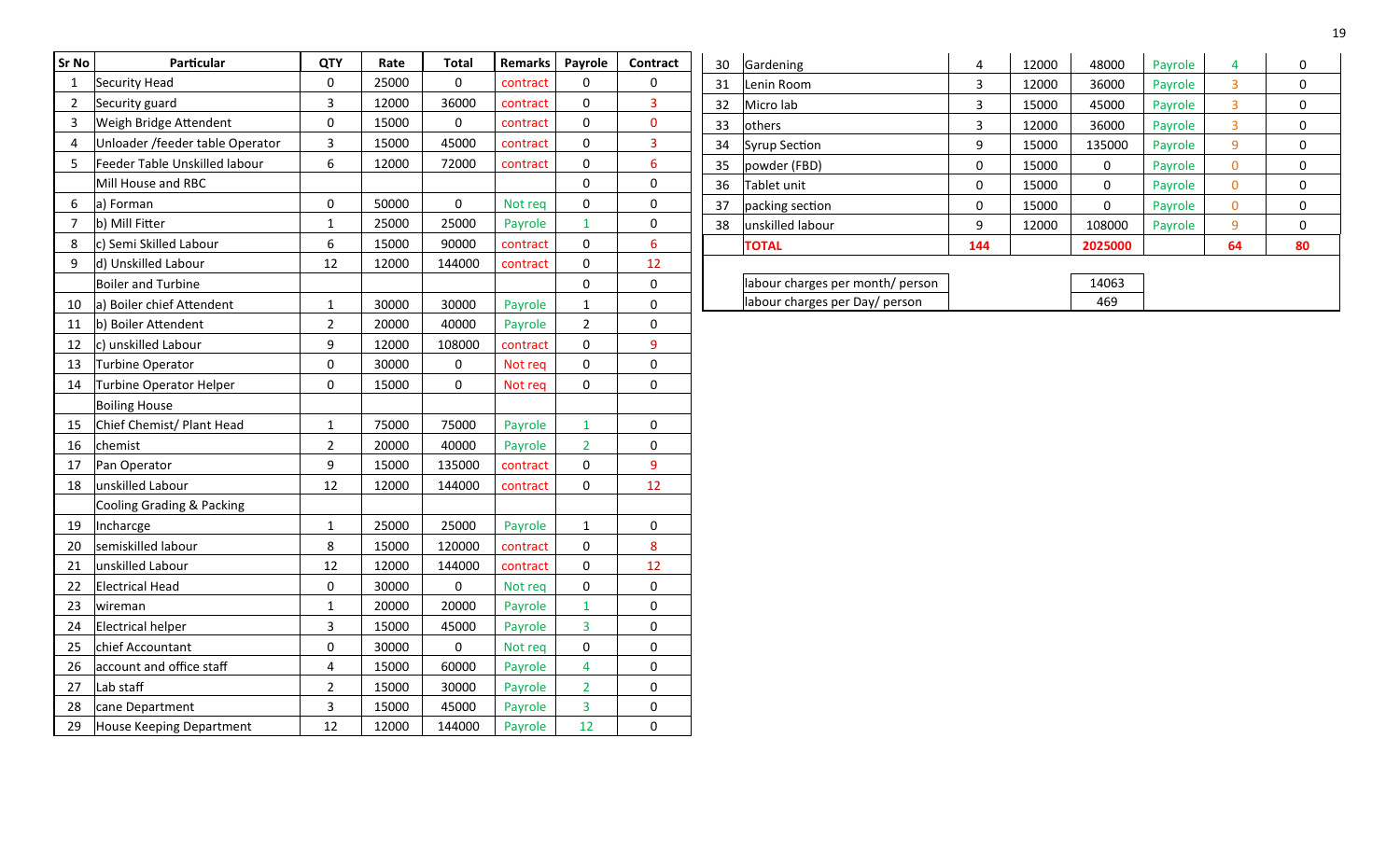| Item                                             |              |              |                                                   | Year                  |            |                                        | Average          |                  |           |
|--------------------------------------------------|--------------|--------------|---------------------------------------------------|-----------------------|------------|----------------------------------------|------------------|------------------|-----------|
| <b>Financial closing Year</b>                    | 2022         | 2023         | 2024                                              | 2025                  | 2026       | 2027                                   |                  |                  |           |
| Cane crushing 250 TCD                            | Trial season |              |                                                   |                       |            |                                        |                  |                  |           |
| § No. of days                                    | 150.00       | 150.00       | 150.00                                            | 150.00                | 150.00     | 150.00                                 | 150.00           |                  |           |
| § No. of hrs.                                    | 22.00        | 22.00        | 22.00                                             | 22.00                 | 22.00      | 22.00                                  | 22.00            |                  |           |
| § Installed crushing capacity, MT Per day        | 250.00       | 250.00       | 250.00                                            | 250.00                | 250.00     | 250.00                                 | 250.00           |                  |           |
| § Crushing rate, TCH                             | 11.36        | 11.36        | 11.36                                             | 11.36                 | 11.36      | 11.36                                  | 11.36            |                  |           |
| § Annual installed crushing capacity, MT         | 37500.00     | 37500.00     | 37500.00                                          | 37500.00              | 37500.00   | 37500.00                               | 37500.00         |                  |           |
| § Utilization                                    | 80.00        | 100.00       | 100.00                                            | 100.00                | 100.00     | 100.00                                 | 96.67            |                  |           |
| § Annual cane crushing, MT                       | 30000.00     | 37500.00     | 37500.00                                          | 37500.00              | 37500.00   | 37500.00                               | 36250.00         |                  |           |
| § cane crushing Per day, MT                      | 200.00       | 250.00       | 250.00                                            | 250.00                | 250.00     | 250.00                                 | 241.67           |                  |           |
| * Total Jaggery recovery, % cane                 | 13.00        | 13.00        | 13.00                                             | 13.00                 | 13.00      | 13.00                                  | 13.00            |                  |           |
| * Daily Expenses/ labour cost for production per |              |              |                                                   |                       |            |                                        |                  |                  |           |
| day                                              | 67500.00     | 67500.00     | 67500.00                                          | 67500.00              | 67500.00   | 67500.00                               | 67500.00         |                  |           |
| Raw material H&T with consumables per Ton        | 3180.00      | 3180.00      | 3180.00                                           | 3180.00               | 3180.00    | 3180.00                                | 3180.00          |                  |           |
| Expenses for production per Ton cane             | 337.50       | 270.00       | 270.00                                            | 270.00                | 270.00     | 270.00                                 | 281.25           |                  |           |
| Total expenses for production per Ton cane       | 3517.50      | 3450.00      | 3450.00                                           | 3450.00               | 3450.00    | 3450.00                                | 3461.25          |                  |           |
| * Total expenses for production per annum        | 105525000.00 | 129375000.00 | 129375000.00                                      |                       |            | 129375000.00 129375000.00 129375000.00 | 125400000.00     |                  |           |
| Total sale value Per annum                       |              |              |                                                   |                       |            |                                        |                  |                  |           |
| Total Output production, MT                      | 3900.00      | 4875.00      | 4875.00                                           | 4875.00               | 4875.00    | 4875.00                                | 4712.50          |                  |           |
| Total Output production, in Kg                   | 3900000.00   | 4875000.00   | 4875000.00                                        | 4875000.00            | 4875000.00 | 4875000.00                             | 4712500.00       |                  |           |
| Cost Of Production Per KG                        | 27.06        | 26.54        | 26.54                                             | 26.54                 | 26.54      | 26.54                                  | 26.63            |                  |           |
| cost of production including Intrest             | 29.04        | 28.12        | 28.12                                             | 28.12                 | 28.12      | 28.12                                  | 28.27            |                  |           |
| <b>Item</b>                                      |              |              | cost of product packing & other Aditional process | <b>Total CP value</b> | sale price | net profit                             | Total sale value | Annul net profit | desired % |
| Gudberry Moulds 1kg /500 GMS                     | 28.27        | 1.00         | 0.00                                              | 29.27                 | 35.00      | 5.73                                   | 39585000.00      | 6475752.00       | 24.00     |
| Gudberry Granules bulk 25 Kg Bag                 | 28.27        | 1.00         | 0.00                                              | 29.27                 | 38.00      | 8.73                                   | 107445000.00     | 24671879.99      | 60.00     |
| Gudberry Syrup Bulk 200 kg drum                  | 28.27        | 10.00        | 0.00                                              | 38.27                 | 45.00      | 6.73                                   | 33930000.00      | 5071168.00       | 16.00     |
|                                                  |              |              |                                                   |                       |            |                                        | 180960000.00     | 36218799.99      |           |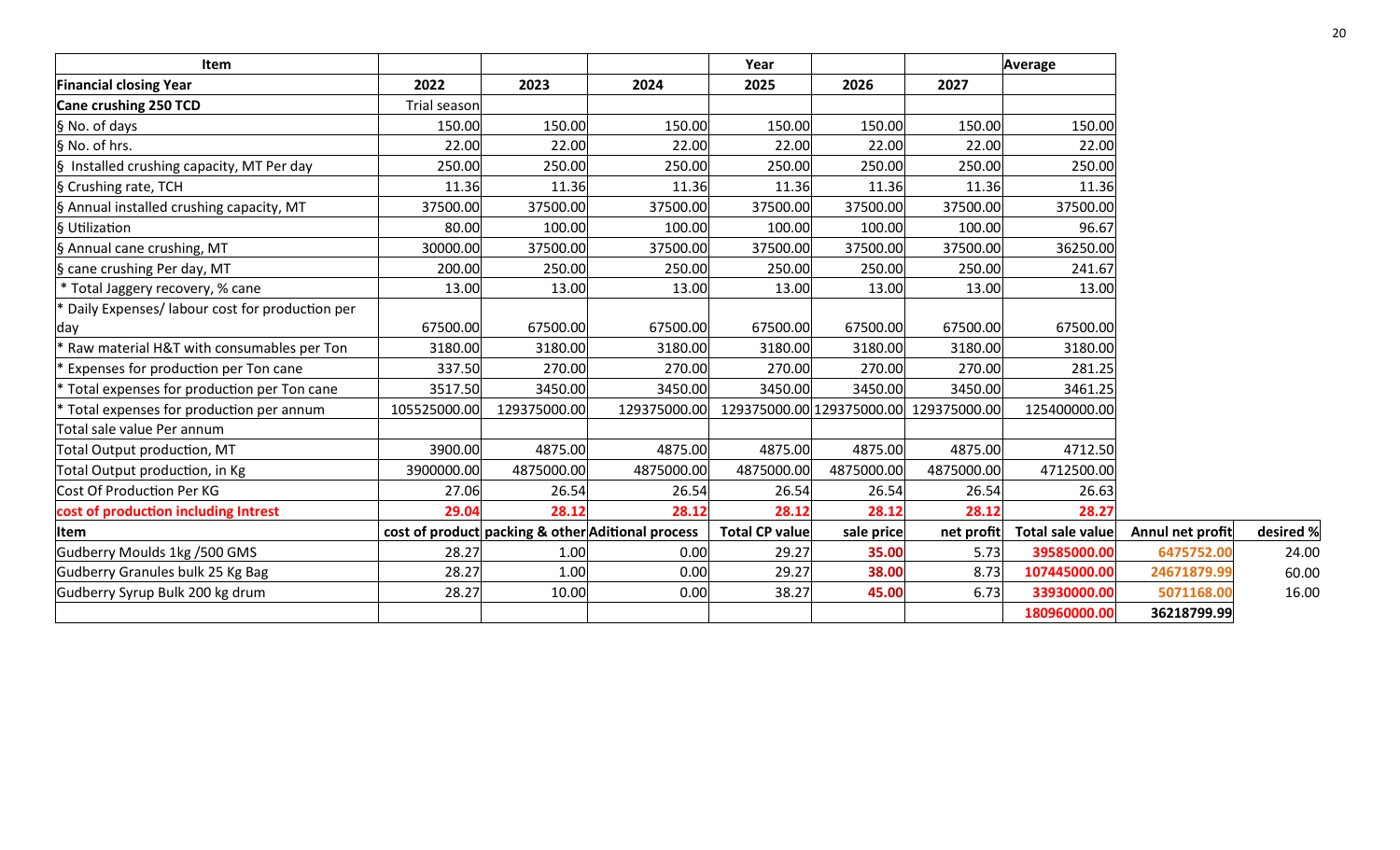| Item                                                 |                 | cost of product |                    |                 | packing & other Aditional process Total CP value              |       |                       |                  | sale price net profit       |            | <b>Total sale value</b> | <b>Annul intrest</b> | Annul net profit                     |
|------------------------------------------------------|-----------------|-----------------|--------------------|-----------------|---------------------------------------------------------------|-------|-----------------------|------------------|-----------------------------|------------|-------------------------|----------------------|--------------------------------------|
| Gudberry Moulds 1kg / 500 GMS                        |                 |                 | 28.27              | 1.00            |                                                               | 0.00  | 29.27                 | 35.00            | 5.73                        |            | 39585000.00             |                      | 6475752.00                           |
| Gudberry Granules bulk 25 Kg Bag                     |                 |                 | 28.27              | 1.00            |                                                               | 0.00  | 29.27                 | 38.00            | 8.73                        |            | 107445000.00            |                      | 24671879.99                          |
| Gudberry Syrup Bulk 200 kg drum                      |                 |                 | 28.27              | 10.00           |                                                               | 0.00  | 38.27                 | 45.00            | 6.73                        |            | 33930000.00             |                      | 5071168.00                           |
| Note: packing are considered for Bulk sale Only      |                 |                 |                    |                 |                                                               |       |                       |                  |                             |            | 180960000.00            |                      | 36218799.99                          |
|                                                      |                 |                 |                    |                 |                                                               |       |                       |                  |                             |            |                         |                      |                                      |
| Item                                                 |                 | cost of product |                    |                 | packing & other Aditional process                             |       | <b>Total CP value</b> |                  | sale price net profit       |            | Total sale value        | prod CP Value        | <b>Annual profit</b>                 |
| Gudberry Moulds 1kg / 500 GMS                        |                 |                 | 28.27              | 1.00            |                                                               | 0.00  | 29.27                 | 35.00            | 5.73                        |            | 39585000.00             | 33109248.00          | 6475752.00                           |
| Gudberry Granules bulk 25 Kg Bag                     |                 |                 | 28.27              | 1.00            |                                                               | 0.00  | 29.27                 | 38.00            | 8.73                        |            | 107445000.00            | 82773120.01          | 24671879.99                          |
| Gudberry Syrup Bulk 200 kg drum                      |                 |                 | 28.27              | 10.00           |                                                               | 0.00  | 38.27                 | 45.00            | 6.73                        |            | 33930000.00             | 28858832.00          | 5071168.00                           |
|                                                      |                 |                 |                    |                 |                                                               |       |                       |                  |                             |            | 180960000.00            | 144741200.01         | 36218799.99                          |
|                                                      |                 |                 |                    |                 |                                                               |       |                       |                  |                             |            |                         |                      |                                      |
| Item                                                 |                 | cost of product |                    | packing & other | Aditional process                                             |       | Total CP value        | sale price       | net profit Total sale value |            |                         | prod CP Value        | Annual profit                        |
| Gudberry Moulds 1kg / 500 GMS                        |                 |                 | 28.27              | 1.00            |                                                               | 0.00  | 29.27                 | 35.00            | 5.73                        |            | 39585000.00             | 33109248.00          |                                      |
| Gudberry Granules bulk 25 Kg Bag                     |                 |                 | 28.27              | 1.00            |                                                               | 0.00  | 29.27                 | 38.00            | 8.73                        |            | 107445000.00            | 82773120.01          |                                      |
| Gudberry Syrup Bulk 200 kg drum                      |                 |                 | 28.27              | 10.00           |                                                               | 0.00  | 38.27                 | 45.00            | 6.73                        |            | 33930000.00             | 28858832.00          |                                      |
| Nutra Syrup Bottle 250 ML each(4 botles in 1 Kg)     |                 |                 | 32.27              | 48.00           |                                                               | 10.00 | 90.27                 | 120.00           | 29.73                       |            | 0.00                    | 0.00                 |                                      |
|                                                      |                 |                 |                    |                 |                                                               |       |                       |                  |                             |            |                         |                      |                                      |
|                                                      |                 |                 |                    |                 |                                                               |       |                       |                  |                             |            | 180960000.00            | 144741200.01         | 36218799.99                          |
|                                                      |                 |                 |                    |                 |                                                               |       |                       |                  |                             |            |                         |                      |                                      |
| INTREST CALCULATION @ Flat % / Reduc- Term Loan from |                 |                 |                    |                 |                                                               |       |                       |                  |                             |            |                         |                      | <b>Required Annual</b>               |
| ing Balance PA                                       | <b>Bank</b>     |                 |                    |                 | WC from bank Total Project cost Total loan amount Rate of INT |       |                       |                  | <b>Annual INT</b>           |            | <b>Rate of INT</b>      |                      | Annual Net Profit repayment *5 years |
|                                                      |                 |                 |                    |                 |                                                               |       |                       | Flat%            |                             |            | Reducing%               |                      |                                      |
|                                                      |                 | 109240164.00    |                    | 19406250.00     | 208765350.00                                                  |       | 128646414.00          | 6.00             |                             | 7718784.84 | 11.25                   | 36218799.99          | 21851550.30                          |
|                                                      |                 |                 |                    |                 |                                                               |       |                       |                  |                             |            |                         |                      |                                      |
| <b>Working Capital</b>                               | <b>TOTAL WC</b> |                 | <b>WC margin %</b> |                 |                                                               |       | WC 25 % margin        | <b>WC % Bank</b> | WC Bank 75%                 |            | <b>Total WC</b>         |                      |                                      |
|                                                      |                 | 25875000.00     |                    | 25.00           |                                                               |       | 6468750.00            | 75.00            |                             |            | 19406250.00 25875000.00 |                      |                                      |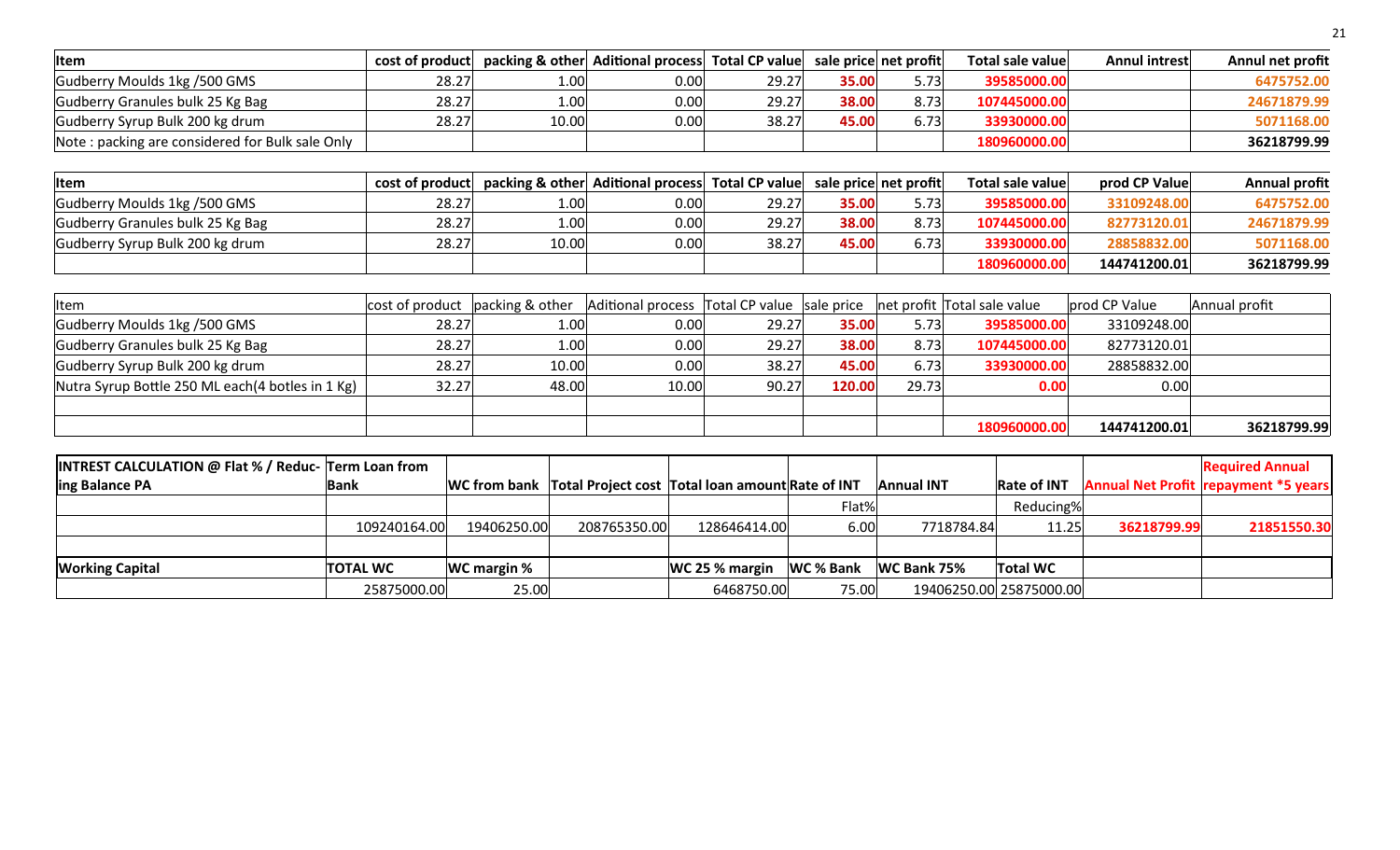|                                                           | Cane Ton/ |       |        |         |                             | Prod/day/prod/ |                 | prod/Annum/ |            |                    | QTY nos/   |             |                  |
|-----------------------------------------------------------|-----------|-------|--------|---------|-----------------------------|----------------|-----------------|-------------|------------|--------------------|------------|-------------|------------------|
| Item                                                      | day       | Rec % | Prod/% |         | prod/Hr Kg Prod/day/ Kg Ton |                | Annum/Kg Ton    |             | QTY nos/Hr | <b>QTY</b> nos/day | Annum      | Installed % | <b>Moistue %</b> |
| Gudberry Moulds/ 1 kg)                                    |           |       | 23.20  | 342.73  | 7540.00                     |                | 7.54 1131000.0  | 1131.00     | 342.73     | 7540.00            | 1131000.00 | 24.00       | 8.00             |
| <b>Gudberry Granules</b>                                  |           |       | 58.00  | 856.82  | 18850.00                    |                | 18.85 2827500.0 | 2827.50     | 856.82     | 18850.00           | 2827500.00 | 60.00       | 4 to 6           |
| Gudberry Syrup Bulk                                       |           |       | 15.47  | 228.48  | 5026.67                     | 5.03           | 754000.00       | 754.00      | 0.88       | 19.33              | 2900.00    | 16.00       | 14 to 17         |
| Nutra Syrup Bottle 250 ML<br> each(4 bottles in 1 Kg)     |           |       | 0.00   | 0.00    | 0.00                        | 0.00           | 0.00            | 0.00        | 0.00       | 0.00               | 0.00       | 0.00        | 14 to 17         |
| lungs cleansing Tablets 5<br>gms each (200 Tab in $1$ Kg) |           |       | 0.00   | 0.00    | 0.00                        | 0.00           | 0.00            | 0.00        | 0.00       | 0.00               | 0.00       | 0.00        | 2.00             |
| Total Output production                                   |           | 13.00 | 96.67  | 1428.03 | 31416.67                    |                | 31.42 4712500.0 | 4712.50     | 1200.42    | 26409.33           | 3961400.00 | 100.00      |                  |
| Total installed capacity                                  | 250.00    | 13.00 | 100.00 | 1477.27 | 32500.00                    | 32.50          | 4875000.0       | 4875.00     |            |                    |            |             |                  |

production per day @ hr 22

Annul working average 150

|                                                                          |                   |                     | <b>Aditional</b> |            |                        |           |             |             | <b>Total Cost of</b> |                          |                      |
|--------------------------------------------------------------------------|-------------------|---------------------|------------------|------------|------------------------|-----------|-------------|-------------|----------------------|--------------------------|----------------------|
|                                                                          |                   | packing and process |                  | Total cost | <b>Total cost val-</b> | sale val- | Sale value/ | Sale Price/ | production           | <b>Total sale Relai-</b> |                      |
| Item                                                                     | Raw cost other/Kg |                     | cost             | value/kg   | ue/piece               | ue /Kg    | biece       | MRP/ piece  | Value                | <b>zation</b>            | <b>Annual Profit</b> |
| Gudberry Moulds/ 1 kg)                                                   | 28.27             | 1.00                | 0.00             | 29.27      | 29.27                  | 35.00     | 35.00       | 70.00       | 33109248.00          | 39585000.00              | 6475752.00           |
| Gudberry Granules 1Kg                                                    | 28.27             | 1.00                | 0.00             | 29.27      | 29.27                  | 38.00     | 38.00       | 76.00       | 82773120.01          | 107445000.00             | 24671879.99          |
| Gudberry Syrup Bulk                                                      | 28.27             | 10.00               | 0.00             | 38.27      | 9951.32                | 45.00     | 11700.00    | 23400.00    | 28858832.00          | 33930000.00              | 5071168.00           |
| Nutra Syrup Bottle 250 ML<br> each(4 bottles in 1 Kg)                    | 32.27             | 48.00               | 10.00            | 90.27      | 22.57                  | 120.00    | 30.00       | 50.00       | 0.00                 | 0.00                     | 0.00                 |
| llungs cleansing Tablets 5<br>$\vert$ gms each (200 Tab in 1 Kg) $\vert$ | 28.27             | 0.00                | 0.00             | 28.27      | 0.14                   | 0.00      | 0.00        | 400.00      | 0.00                 | 0.00                     | 0.00                 |
| <b>Total</b>                                                             |                   |                     |                  |            |                        |           |             | Totall      | 144741200.01         | 180960000.00             | 36218799.99          |
|                                                                          |                   |                     |                  |            |                        |           |             |             |                      |                          |                      |

22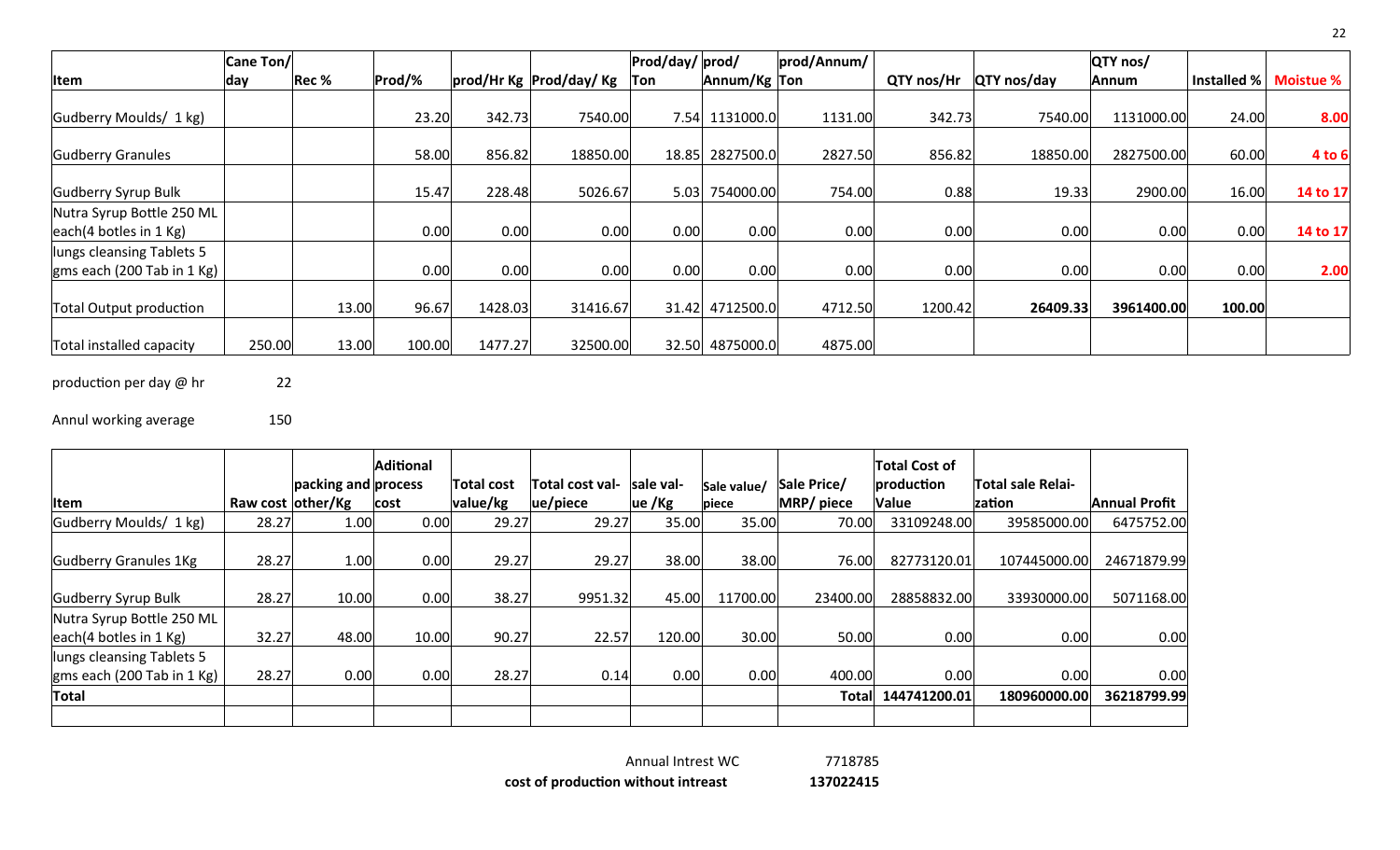| <b>Item</b>                            | <b>Details</b>                            | Length | Width | Height | Length | Width | Height       | Area    | Volume            | Area            | Rate/                                  |                      | Amount      |
|----------------------------------------|-------------------------------------------|--------|-------|--------|--------|-------|--------------|---------|-------------------|-----------------|----------------------------------------|----------------------|-------------|
|                                        |                                           | mm     | mm    | mm     | mtr    | mtr   | mtr          | m2      | m3                | Sq Ft           | Sq ft Rs                               |                      | Rs/Sq Ft    |
| <b>Main Factory Shed</b>               | MS Structure with tie level at 15 mtr     | 21500  | 25000 | 8000   | 21.5   | 25    | 8            | 537.5   | 4300              | 5778.02         | 1600                                   |                      | 9244826.66  |
|                                        | Brickwork upto 3M                         |        |       |        |        |       |              |         |                   |                 |                                        |                      |             |
|                                        | Sheeting above till roof                  |        |       |        |        |       |              |         |                   |                 |                                        |                      |             |
| Plant Area as per GMP RCC Building     | <b>Chemical Testing Room, Instruments</b> | 24600  | 15100 | 3050   | 24.6   | 15.1  | 3.05         | 371.46  | 1132.95 3993.12   |                 | 1800                                   |                      | 7187616.232 |
| For regular shade and GMP puff         | Micro Lab, Document Room,                 |        |       |        |        |       |              |         |                   |                 |                                        |                      |             |
| pannel rates can be Rs 2000/- per sqft | Quality assurance Room, Cabins,           |        |       |        |        |       |              |         |                   |                 |                                        |                      |             |
| For RCC rates considered Rs 2400.00    | Retaintion Sample Room, Lenin room        |        |       |        |        |       |              |         |                   |                 |                                        |                      |             |
|                                        | clean room, bottling plant and powder,    |        |       |        |        |       |              |         |                   |                 |                                        |                      |             |
|                                        | including Bar moulding unit               |        |       |        |        |       |              |         |                   |                 |                                        |                      |             |
|                                        | Changing Room (Ladies/gents)              |        |       |        |        |       |              |         |                   |                 |                                        |                      |             |
|                                        | <b>Mill House</b>                         | 22960  | 9610  | 8000   | 22.96  | 9.61  | 8            |         | 220.646   1765.16 | 2371.9          | 1600                                   |                      | 3795033.163 |
|                                        | Power House / Turbine & DG Set /          | 12800  | 13100 | 8000   | 12.8   | 13.1  | 8            | 167.68  | 1341.44 1802.53   |                 | 1400                                   |                      | 2523536.684 |
|                                        | Store and Work shop                       |        |       |        |        |       |              |         |                   |                 |                                        |                      |             |
|                                        | Labour Quarter                            | 12800  | 6100  | 3050   | 12.8   | 6.1   | 3.05         | 78.08   |                   | 238.144 839.344 | 500                                    |                      | 419672.1311 |
| <b>Office Area</b>                     | RCC Structure with brickwork, fittings    | 19900  | 10050 | 3050   | 19.9   | 10.05 | 3.05         | 199.995 | 609.985 2149.91   |                 | 1400                                   |                      | 3009868.315 |
|                                        | Basic finishes for flooring               |        |       |        |        |       |              |         |                   |                 |                                        |                      | 26180553.18 |
|                                        | Aluminum sliding windows                  |        |       |        |        |       |              |         |                   |                 |                                        |                      |             |
|                                        | <b>Basic sanitary fittings</b>            |        |       |        |        |       |              |         |                   |                 |                                        |                      |             |
| <b>Rest Rooms</b>                      |                                           | 12760  | 8500  | 3050   | 12.76  | 8.5   | 3.05         | 108.46  | 330.803 1165.92   |                 | 1000                                   |                      | 1165923.139 |
| <b>Security Cabin</b>                  |                                           | 10000  | 4200  | 3050   | 10     | 4.2   | 3.05         | 42      | 128.1             | 451.492         | 1000                                   |                      | 451491.5345 |
| Parking Area (Semi covered)            |                                           | 44700  | 9350  | 3050   | 44.7   | 9.35  | 3.05         | 417.945 | 1274.73           | 4492.82         | 300                                    |                      | 1347847.353 |
| <b>Roads</b>                           | 2270                                      | 455000 | 5000  | 1000   | 455    | 5     | $\mathbf{1}$ | 2275    | 2275              | 24455.8         | 150                                    |                      | 3668368.71  |
| water tank and pipeline                |                                           | 7500   | 7500  | 4250   | 7.5    | 7.5   | 4.25         | 56.25   |                   | 239.063 604.676 | 1500                                   |                      | 907014.2435 |
| Compound Wall upto 2.1 m Height        | (Rs 2150 per running feet)                | 363000 | 305   | 2100   | 363    | 0.305 | 2.1          | 110.715 | 232.502 1190.16   |                 | 1800                                   |                      | 2142295.082 |
| Site development + Road work           | considering basic landscaping             | 80000  | 20000 | 3050   | 80     | 20    | 3.05         | 1600    | 4880              | 17199.7         | 150                                    |                      | 2579951.626 |
| + Landscaping                          | (Rs 150 per sq ft)                        |        |       |        |        |       |              |         |                   | 66495.4         |                                        |                      | 12262891.7  |
| <b>Machinery Foundation</b>            | Mill House, Boiling House, boiler.        |        |       |        |        |       |              |         |                   |                 |                                        |                      | 45,00,000   |
|                                        | Other Equipments, etc                     |        |       |        |        |       |              |         |                   |                 | <b>Total (All inclusive taxes(GST)</b> |                      | 4,29,43,445 |
|                                        |                                           |        |       |        |        |       |              |         |                   |                 | Archetect Fees@ 2% or Lumsum           |                      | 500000      |
|                                        |                                           |        |       |        |        |       |              |         |                   |                 | <b>Grand Total (All inclusive)</b>     |                      | 43443444.88 |
|                                        |                                           |        |       |        |        |       |              |         |                   |                 |                                        | <b>Total rounded</b> | 43500000    |
|                                        |                                           |        |       |        |        |       |              |         |                   |                 |                                        |                      |             |
|                                        |                                           |        |       |        |        |       |              |         |                   |                 |                                        | Land cost            |             |
|                                        |                                           |        |       |        |        |       |              |         |                   |                 | <b>Site Development</b>                | 84                   |             |
|                                        |                                           |        |       |        |        |       |              |         |                   |                 | civil work and Building                |                      | 351         |

**civil work and Building**